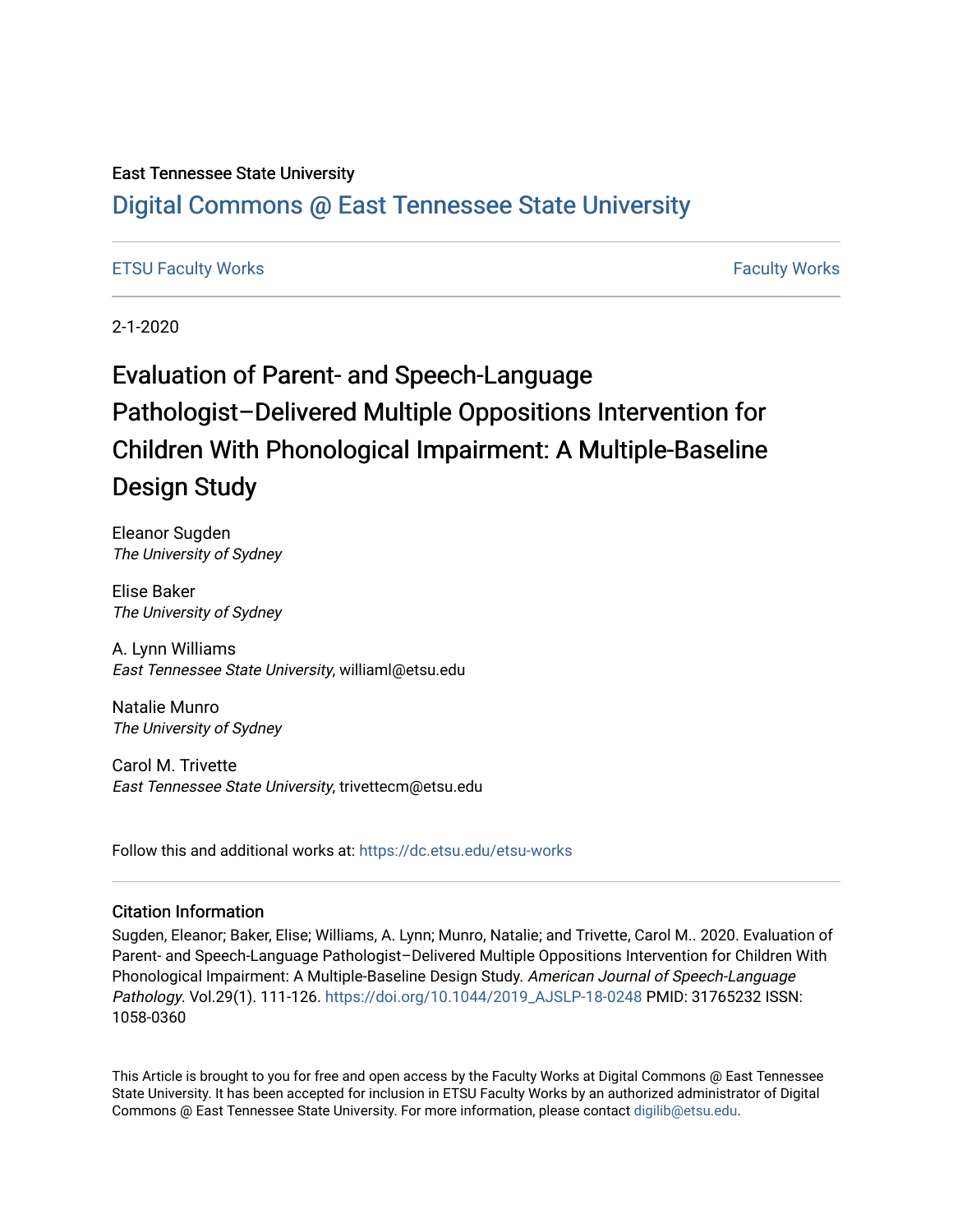## Evaluation of Parent- and Speech-Language Pathologist–Delivered Multiple Oppositions Intervention for Children With Phonological Impairment: A Multiple-Baseline Design Study

## Copyright Statement

Copyright © 2019 The Authors This work is licensed under a Creative Commons Attribution 4.0 International License

## Creative Commons License



This work is licensed under a [Creative Commons Attribution 4.0 International License.](https://creativecommons.org/licenses/by/4.0/)

This article is available at Digital Commons @ East Tennessee State University: <https://dc.etsu.edu/etsu-works/9216>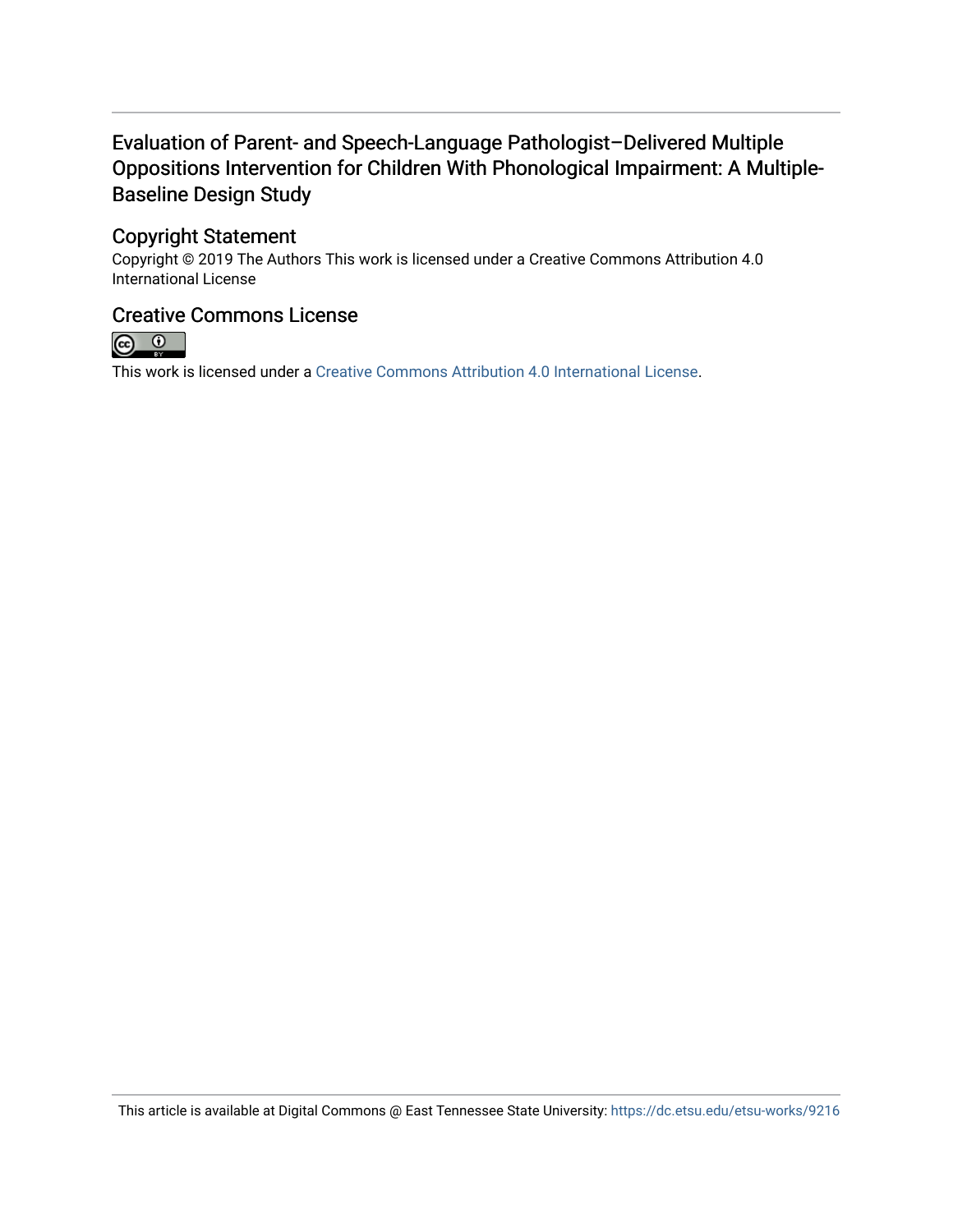## AJSLP

## Research Article

Evaluation of Parent- and Speech-Language Pathologist–Delivered Multiple Oppositions Intervention for Children With Phonological Impairment: A Multiple-Baseline Design Study

> Eleanor Sugden,<sup>a,b</sup> Elise Baker,<sup>a</sup> A. Lynn Williams,<sup>c</sup> Natalie Munro,<sup>a</sup> and Carol M. Trivette<sup>d</sup>

Purpose: Evidence for the multiple oppositions intervention approach indicates it should be delivered 3 times weekly; however, this high dose frequency is not provided by many speech-language pathologists worldwide. This study investigated whether parents could be involved in delivering phonological intervention to fulfill this intensity shortfall. Method: Five children with moderate-to-severe phonological impairment aged 3;3–5;11 (years;months) and 1 of their parents participated in this study using a multiplebaseline across participants design. Participants attended one 60-min clinic-based session per week for 8 weeks, and parents completed home practice 2 times per week over this period after receiving training. Parents also attended a 60-min training session prior to commencing intervention. Results: All children showed a treatment effect to treated words. Three of the 5 children demonstrated a large effect size for generalization to nontreatment words, with 1 child

demonstrating a moderate effect and 1 child demonstrating no effect. However, all children showed qualitative changes to their speech system. Three of the 5 children experienced significant changes to communicative participation. Measures of treatment fidelity indicated that parents were able to competently deliver the intervention both within the clinic and at home.

Conclusions: Combined parent- and speech-language pathologist–delivered multiple oppositions intervention is effective for some children with moderate-to-severe phonological impairment. The findings indicate that parents can be trained to competently and confidently deliver phonological intervention. Further evidence is needed to identify optimal child and parent characteristics most suited to this modified service delivery approach. Supplemental Material: [https://doi.org/10.23641/asha.](https://doi.org/10.23641/asha.10565885) [10565885](https://doi.org/10.23641/asha.10565885)

<sup>a</sup>Discipline of Speech Pathology, The University of Sydney, New South Wales, Australia

<sup>b</sup>School of Psychological Sciences and Health, University of

Strathclyde, Glasgow, United Kingdom

c Department of Audiology and Speech-Language Pathology,

East Tennessee State University, Johnson City

d Department of Early Childhood Education, East Tennessee State University, Johnson City

Correspondence to Eleanor Sugden: eleanor.sugden@strath.ac.uk

Editor-in-Chief: Julie Barkmeier-Kraemer

Editor: Mary Fagan

Received October 20, 2018

Revision received February 25, 2019 Accepted August 12, 2019

[https://doi.org/10.1044/2019\\_AJSLP-18-0248](https://doi.org/10.1044/2019_AJSLP-18-0248)

peech sound disorders (SSD) are a frequent condition of early childhood, with the most common type being a phonological impairment (Dodd, 2014). Children with phonological impairment have difficulty learning the phonological system of the ambient language, which results in pattern-based speech errors affecting entire classes or features of sounds. These children face an increased risk of literacy difficulties, poor educational outcomes, bullying, and low self-esteem compared to their typically developing peers (McCormack, Harrison, McLeod, & McAllister, 2011). Research has shown that the effects of SSD are not limited to the child but can extend to the family as well, with parents having described the experience of having a child with SSD as a "battle"

Disclosure: A. Lynn Williams developed the multiple oppositions intervention approach; however, she received no royalties from the use of this approach within the study reported in this article. The other authors declared that no competing interests existed at the time of publication.

111

Downloaded from: https://pubs.asha.org 68.46.248.212 on 03/09/2022, Terms of Use: https://pubs.asha.org/pubs/rights\_and\_permissions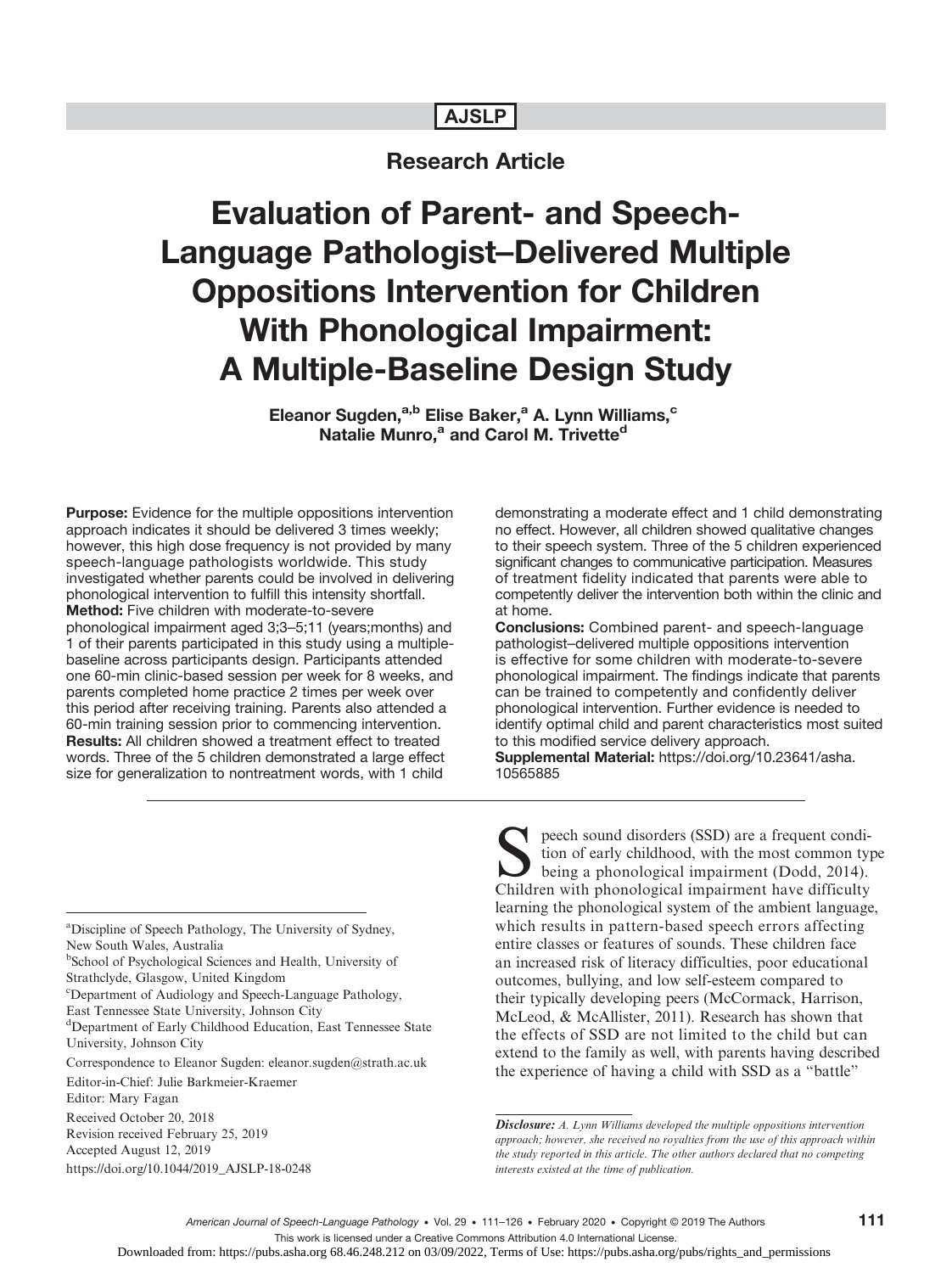(McCormack, McAllister, McLeod, & Harrison, 2012, p. 141). Fortunately, several evidence-based intervention approaches for treating phonological impairment exist (Baker & McLeod, 2011). One component of intervention important for outcomes is intervention intensity (Baker, 2012).

#### Intervention Intensity

Intervention intensity comprises dose form, dose, dose frequency, total intervention duration, and cumulative intervention intensity (Warren, Fey, & Yoder, 2007). Dose form refers to the activity or task in which the active ingredients or elements of an intervention are provided, which are delivered at a particular *dose*. For SSD interventions, dose is usually conceptualized as the number of trials or teaching moments a child is given to practice a goal (e.g., 100 trials to produce treatment words) in a session. These sessions are delivered at a particular *dose* frequency (e.g., two times weekly) over a period of time (i.e., over a total intervention duration, such as 12 weeks or for a total of 25 sessions). Cumulative intervention intensity is a product of these parameters and provides a general indicator of overall intensity. The research base for treating phonological impairment includes studies that have typically delivered intervention two to three times per week, in sessions containing 100 production trials, for 3–46 months (Sugden, Baker, Munro, Williams, & Trivette, 2018b). Although the principles of evidence-based practice would suggest that speech-language pathologists (SLPs) should strive to deliver intervention at the intensity described in the research evidence (e.g., Kaderavek & Justice, 2010), this may not be feasible for many SLPs worldwide.

Surveys of United States–based SLPs who provide intervention to children with SSD have reported that SLPs typically report providing 30–60 min of intervention per week, in sessions comprising 21–50 trials typically scheduled twice per week, for an average of 78.3 sessions over 16.0 months (Brumbaugh & Smit, 2013; Sugden, Baker, Williams, Munro, & Trivette, 2016). These results, while meeting some of the empirical recommendations regarding intervention intensity, do not align with the evidence base regarding dose. In Australia and the United Kingdom, this discrepancy between recommended practice and the realities of clinical practice is more stark. For example, SLPs in Australia have reported that they most commonly provide intervention to children with SSD once per week or one to two times per month, for an average of 22.7 sessions over 8.8 months, each comprising between 21 and 99 production trials (Sugden et al., 2018b). SLPs in the United Kingdom report providing even less intervention to these children (Hegarty, Titterington, McLeod, & Taggart, 2018). Although these results were not specific to a particular intervention approach, the discrepancies with the evidence base raise concerns about the effectiveness of phonological intervention delivered to children worldwide. Strategies are needed to overcome this intensity shortfall.

#### Parent Involvement in Intervention

One strategy adopted by SLPs to increase the amount of practice children receive is to involve parents in intervention by asking them to complete speech practice at home with their children (Sugden, Baker, Munro, Williams, & Trivette, 2018a). Involving parents within the intervention process has the potential to increase maintenance and generalization of targets, as families can incorporate therapeutic techniques and targets within everyday communicative contexts (Bowen & Cupples, 2004). The success of parent-delivered intervention, including home practice for SSD, relies on parents learning and using intervention strategies successfully (Roberts & Kaiser, 2011). A review of parent-implemented home therapy for speech and language disorders found that it is most successful when parents received explicit and comprehensive parent training incorporating evidence-based training and coaching strategies (Tosh, Arnott, & Scarinci, 2017). However, few research studies have explicitly sought to train parents to deliver phonological intervention (Sugden, Baker, Munro, & Williams, 2016). Of those that have, details about how parents were trained—and in what they were trained—were sparse (Sugden, Baker, Munro, et al., 2016). Further research investigating parents' competence and confidence in delivering phonological intervention after receiving comprehensive and evidence-based training is therefore needed. The inclusion of such training within intervention may address some of the perceived barriers to parent involvement in intervention, such as parents not having the skills or motivation to conduct intervention at home (Melvin, Meyer, & Scarinci, 2019; Sugden et al., 2018a; Sugden, Munro, Trivette, Baker, & Williams, 2019).

#### The Multiple Oppositions Intervention Approach

The multiple oppositions approach is a contrastive phonological intervention approach for treating moderate and severe phonological impairment in children (Williams, 2000a, 2000b, 2010). The approach explicitly targets the homonymy arising from collapses of contrast present within a child's speech. These collapses of contrast occur when a child produces multiple adult phonemes as a single sound, resulting in multiple words sounding the same and thereby reducing intelligibility. For example, a child who collapses  $\sqrt{s}$ ,  $\int$ ,  $\int$ ,  $\int$ ,  $\int$ ,  $\int$ ,  $\int$ ,  $\int$ ,  $\int$ ,  $\int$  to the default [t] would produce the words sip, ship, chip, kip, skip, and trip all as [tɪp], making it difficult for a listener to understand the child's intended meaning. The approach aims to induce change in a child's phonological system by targeting multiple sounds simultaneously from across a collapse. The multiple oppositions approach has empirical evidence—ranging from single-case studies to a randomized controlled trial—supporting its efficacy (e.g., Allen, 2013; Lee, 2018; Williams, 2000a). Unlike other approaches for treating phonological impairment, evidence also exists on the optimal intensity of the intervention. This research suggests that the intervention should be delivered three times per week, for a minimum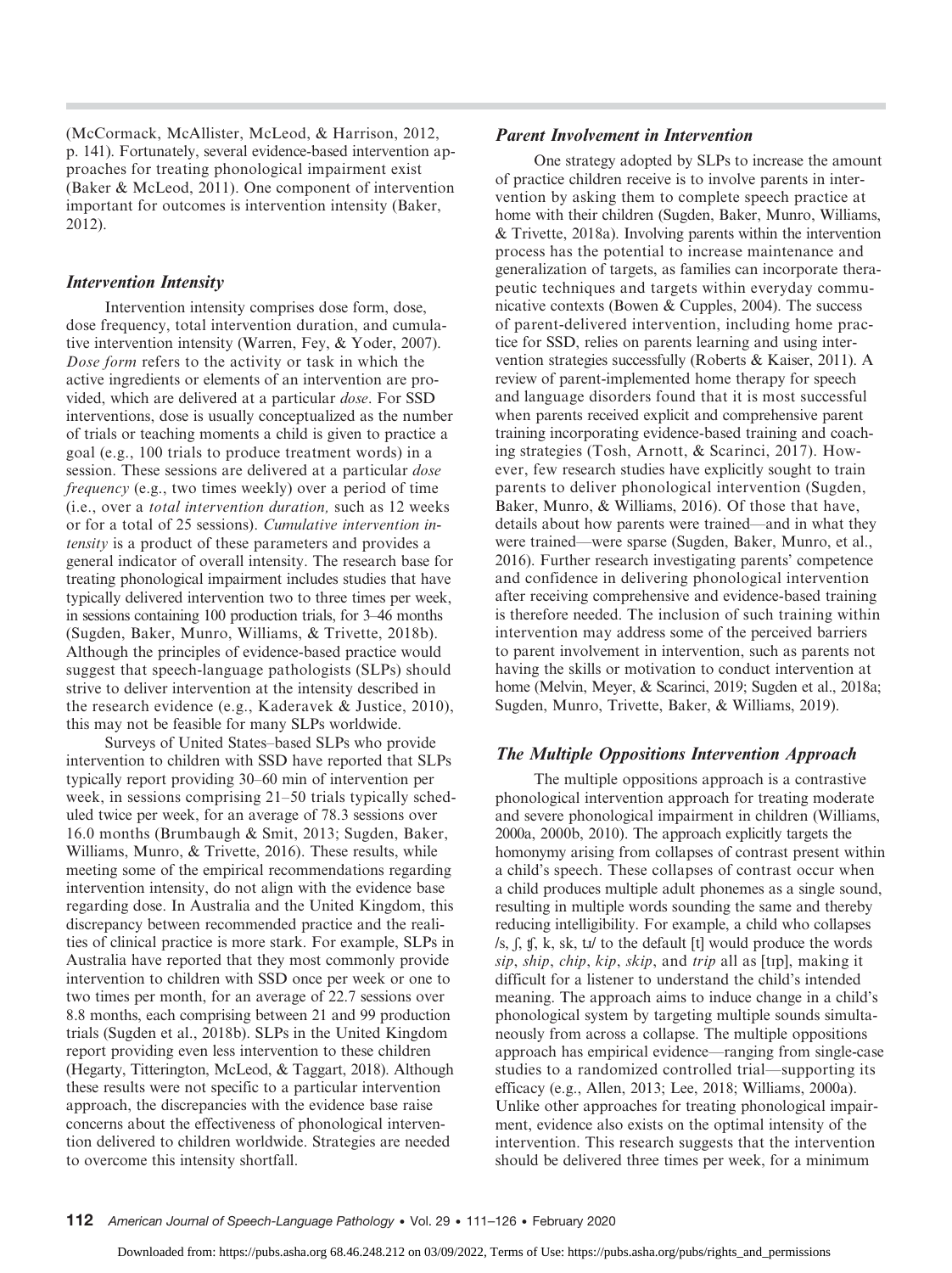of 30 sessions, each comprising at least 50 production trials; for children with a severe phonological impairment, a minimum of 70 production trials in at least 40 sessions is needed (Allen, 2013; Williams, 2012). When considering this evidence in light of the current services provided by SLPs, the need for strategies to overcome intensity shortfalls is clear. No studies have investigated the outcomes following parent-delivered multiple oppositions intervention.

### This Study

In this study, we investigated the efficacy of parentdelivered multiple oppositions intervention for children with phonological impairment. In light of the discrepancy between clinical practice and the evidence base regarding intervention intensity for children with phonological impairment, we adapted the multiple oppositions intervention approach to fit the service delivery models currently used by SLPs in Australia. To do this, one session was delivered per week in the clinic (reflecting current service delivery practices) with two sessions per week delivered by a trained parent at home. In this way, children received the evidencebased intensity of three sessions of multiple oppositions intervention per week. In addition to measuring the impact of intervention on children's speech accuracy, this study aimed to investigate the impact of parent- and SLP-delivered multiple oppositions intervention on the communicative participation of children with phonological impairment. Given the research indicating poor communicative participation for children with SSD (McCormack et al., 2011), it is imperative that research considers the functional outcomes of intervention on children's lives. The research questions were as follows:

- Does parent- and SLP-delivered multiple oppositions intervention lead to an improvement in the speech accuracy and communicative participation of children (3;0–5;11 [years;months]) with a moderate or severe phonological impairment?
- Given training, can parents of children (aged 3;0–5;11) with a phonological impairment deliver multiple oppositions intervention (a) at specified intensities, (b) competently (i.e., using accurate instruction and feedback), and (c) with confidence?

### Method

This research received ethical approval from The University of Sydney (Protocol 2016/390). The trial was prospectively registered on the Australian New Zealand Clinical Trials Registry (ACTRN12616000849493).

### **Participants**

Five parent–child dyads participated in this study. Participants were recruited using several strategies, including advertising the study to local SLPs, posting information about the study on social media sites dedicated to speech-language pathology, and contacting families who

had previously participated in our research. Inclusion criteria for the child participants were as follows: (a) at least six sounds in error across two or three manner categories of consonant production, resulting in a phonological impairment appropriate to treat using the multiple oppositions intervention approach; (b) aged 3;0–5;11 at time of enrollment into the study; (c) normal hearing bilaterally, as measured by a pure-tone hearing screener at 500, 1000, 2000, and 4000 Hz at 20 dB; (d) receptive vocabulary above the 16th percentile, as measured by the Peabody Picture Vocabulary Test–Fourth Edition (Dunn & Dunn, 2007); (e) normal oral structure and function (Robbins & Klee, 1987); (f) English as strongest or equally strongest language, by parent report; (g) no other concomitant developmental diagnoses; and (h) willingness to participate. Parents were required to meet the following inclusion criteria: (a) willing to attend weekly intervention sessions and complete home practice between sessions, given training, and (b) functional level of English. Table 1 summarizes participant details. A measure of the participants' socioeconomic status is provided within the table. Child participants were invited to select their own pseudonyms, which are used henceforth. All but one child participant had previously received speech and/or language intervention services; however, none had received intervention using the multiple oppositions approach. Participants were asked to cease accessing other speech pathology intervention services between the initial assessment and immediate followup assessment. Only one participant was receiving services in the month preceding their involvement in the study; they ceased accessing that service during the period of our study. One child received one intervention session from a private SLP unconnected to the research between the immediate and final follow-up assessment points; no other participants accessed intervention services until after the final follow-up assessment.

#### Experimental Design

A single-case nonconcurrent multiple-baseline across participants design was used in this study. Participants were randomly allocated to receive three, four, five, or six baseline probes (Kratochwill et al., 2010). The intervention was replicated across five participants.

#### Procedure

The first author (a qualified SLP) conducted the eligibility and initial assessments, baseline, and all intervention sessions. The first author was trained in the delivery of multiple oppositions intervention by the third author, who developed the approach.

#### Eligibility and Initial Assessment

In addition to the measures used to determine eligibility, a range of speech, language, emergent literacy, and communicative participation assessments was administered. Tests are listed in Table 2, along with each child's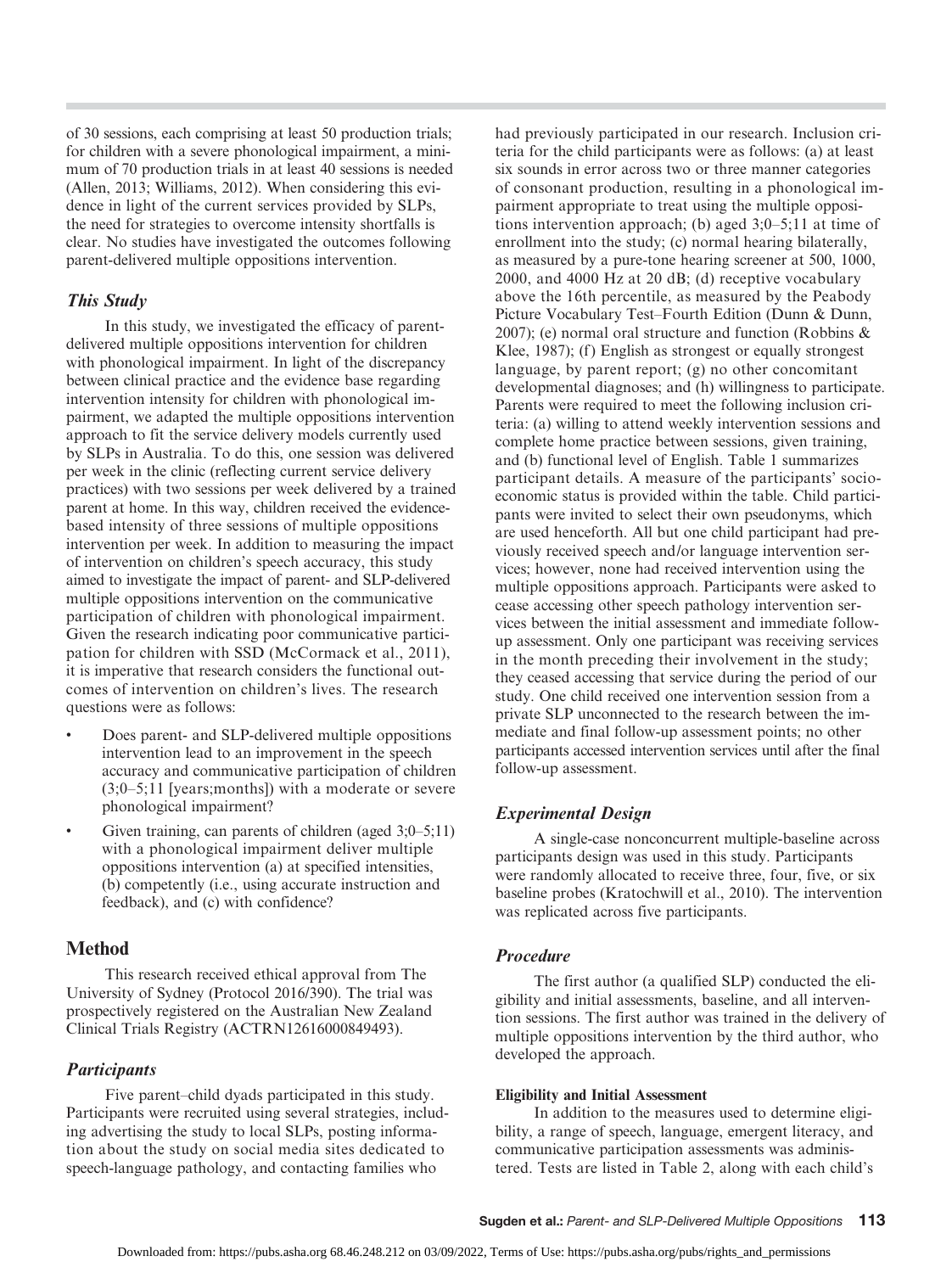Table 1. Participant details and treatment targets.

| Child <sup>a</sup> | Age<br>(years; months) | Gender | Parent <sup>a</sup> | Child demographics and medical,<br>social, and developmental history                                                                                                                                                                                                                                         | Targets and example word set                                    |
|--------------------|------------------------|--------|---------------------|--------------------------------------------------------------------------------------------------------------------------------------------------------------------------------------------------------------------------------------------------------------------------------------------------------------|-----------------------------------------------------------------|
| Princess           | 5:5                    | F      | Rose (mother)       | Youngest of three children with a family<br>history of SSD<br>Monolingual English-speaking family<br>Princess attends preschool 3 days per week,<br>and Rose is not in paid employment.                                                                                                                      | $[d] \sim [[, f, dg, st]]$<br>Dough $\sim$ show, foe, Joe, stow |
| Thomas             | 3;3                    | M      | Clara (mother)      | $IRSADb$ decile = 4<br>Only child with a family history of dyslexia<br>Thomas previously had bilateral grommets,<br>has had his adenoids removed, and had<br>difficulties feeding.<br>Monolingual English-speaking family<br>Thomas attends formal care 3 days per week,<br>and Clara is employed part-time. | $[d] \sim [q, dz, st]$<br>Dane $\sim$ gain, Jane, stain         |
| Owen               | 5:11                   | M      | Rory (father)       | $IRSAD$ decile = 10<br>Oldest of two children with no family history<br>of communication difficulties<br>Punjabi is spoken at home; however, father<br>reports that he speaks in English to Owen.<br>Owen attends school 5 days per week, and<br>Rory is employed full-time.                                 | $[d] \sim [z, g, sk]$<br>$D \sim Zee^c$ , ahee, ski             |
| Marshall           | 4:4                    | M      | Donna (mother)      | <b>IRSAD</b> decile $= 5$<br>Youngest of three children with a family<br>history of SSD and dyslexia<br>Marshall attends preschool 4 days per week,<br>and Donna is employed full-time.<br>$IRSAD$ decile = 10                                                                                               | $[d] \sim [k, j, dz, st]$<br>Deep ~ keep, sheep, Jeep, steep    |
| Gracie             | 3:9                    | F      | Amy (mother)        | Youngest of three children with a family<br>history of SSD<br>Gracie attends preschool 2 days per week,<br>and Amy is not in paid employment.<br>Monolingual English-speaking family<br>$IRSAD$ decile = 10                                                                                                  | $[d] \sim [q, t]$ , st<br>Dane $\sim$ gain, chain, stain        |

Note.  $F =$  female; SSD = speech sound disorder; M = male.

<sup>a</sup>Pseudonyms are used for all children and their parents. <sup>b</sup>Index of Relative Socioeconomic Advantage and Disadvantage (IRSAD; Australian Bureau of Statistics, 2011), a measure of socioeconomic status. Lower deciles indicate regions with relatively greater disadvantage and less advantage. <sup>c</sup>Note that, in Australian English, the final letter of the alphabet is pronounced "zed." Thus, this was a nonsense word for this participant.

results. The children's speech was also assessed using (a) the Polysyllable Preschool Test (a single-word test comprising 30 polysyllabic words; Baker, 2013b), (b) the Phonological Assessment of Collapses of Contrast (a single-word test comprising rhyming words developed to identify collapses of contrast; Baker, 2013a), (c) a stimulability assessment (Powell & Miccio, 1996), and (d) a connected speech sample. Summaries of the children's speech systems are presented in Supplemental Material S1. All assessment sessions were video- and audio-recorded and were conducted in a quiet therapy room at The University of Sydney's speech-language pathology clinic.

#### Target Selection

Phoneme collapses present in each child's phonological system were identified based on the child's performance on single-word assessments and subsequent analysis using the Children's Independent and Relational Phonological Analysis (CHIRPA; Baker, 2017). The largest phoneme collapse was chosen to target in intervention. Three

to four target phonemes were selected from this collapse, following the principles of maximal classification and maximal distinction (see Williams, 2000b). Details of each child's targets and an example word set are presented in Table 1. Further information about target selection is available in Supplemental Material S2.

#### Baseline Phase and Generalization Probes

Baseline probe sessions were conducted once per week prior to the commencement of intervention, either at the university's speech-language pathology clinic, at the participant's home, or via Adobe Connect. The child's final baseline probe was conducted at the beginning of the first intervention session (parent training session). Generalization probes were conducted at the beginning of each clinic-based intervention session. Baseline and generalization probes contained 10 nontreatment words starting with each of a child's target phonemes (for a total of 30– 40 words, depending on each child's number of targets), plus two nontreatment words starting with each of the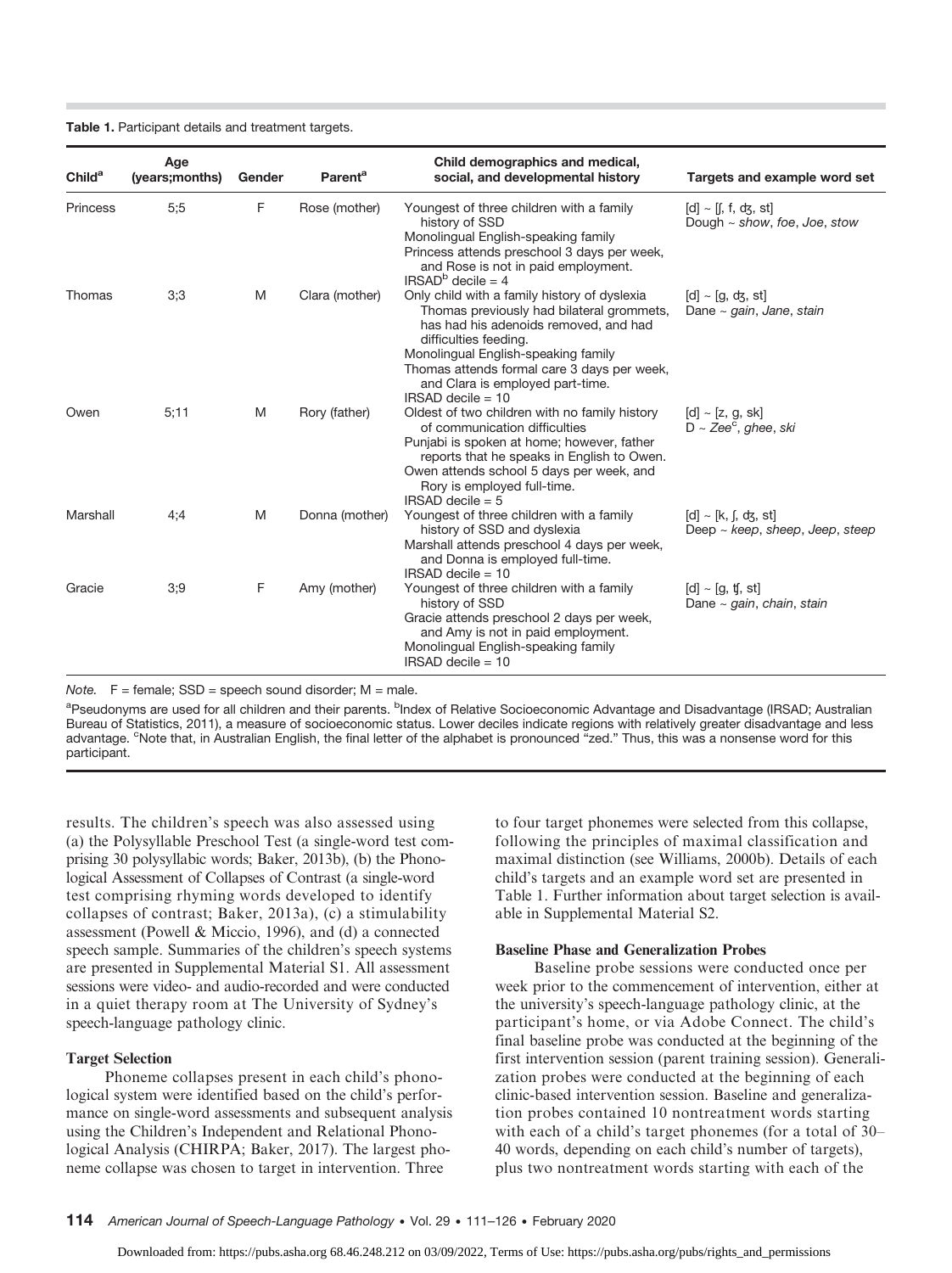#### Table 2. Children's initial assessment results.

| <b>Assessment</b>                                                                            | <b>Princess</b>          | <b>Thomas</b>           | Owen                     | <b>Marshall</b>                 | Gracie            |
|----------------------------------------------------------------------------------------------|--------------------------|-------------------------|--------------------------|---------------------------------|-------------------|
| Peabody Picture Vocabulary Test-Fourth Edition (Dunn & Dunn, 2007)                           |                          |                         |                          |                                 |                   |
| Standard score (percentile)<br>Interpretation                                                | 102 (55th)<br><b>WNI</b> | 138 (99th)<br>> Average | 105 (63rd)<br><b>WNL</b> | 98 (45th)<br><b>WNL</b>         | 107 (68th)<br>WNL |
| Test for Auditory Comprehension of Language-Fourth Edition (Carrow-Woolfolk, 2014)           |                          |                         |                          |                                 |                   |
| Grammatical Morphemes subtest                                                                |                          |                         |                          |                                 |                   |
| Scaled score (percentile)                                                                    | 6 (9th)                  | 15 (95th)               | 8 (25th)                 | 8 (25th)                        | 13 (84th)         |
| Interpretation                                                                               | < Average                | Superior                | Average                  | Average                         | > Average         |
| Elaborated Phrases and Sentences subtest                                                     |                          |                         |                          |                                 |                   |
| Scaled score (percentile)                                                                    | 6 (9th)                  | 13 (84th)               | 7 (16th)                 | 7 (16th)                        | 10 (50th)         |
| Interpretation                                                                               | < Average                | > Average               | < Average                | < Average                       | Average           |
| Comprehensive Test of Phonological Processing–Second Edition (CTOPP-2; Wagner et al., 2013)  |                          |                         |                          |                                 |                   |
| Phonological Awareness Composite                                                             |                          |                         |                          |                                 |                   |
| Sum of scaled scores                                                                         | 16                       |                         | 20                       | Discontinued: no score recorded | <sub>a</sub>      |
| Interpretation                                                                               | Poor                     |                         | < Average                |                                 |                   |
| Diagnostic Evaluation of Articulation and Phonology (DEAP; Dodd et al., 2002)                |                          |                         |                          |                                 |                   |
| Phonological Assessment                                                                      |                          |                         |                          |                                 |                   |
| PCC <sup>b</sup>                                                                             | 61.0                     | 53.2                    | 39.7                     | 29.1                            | 52.5              |
| Inconsistency Assessment <sup>c</sup>                                                        |                          |                         |                          |                                 |                   |
| % Inconsistent                                                                               |                          | 12                      | 24                       | 16                              |                   |
| Interpretation                                                                               |                          | Consistent              | Consistent               | Consistent                      |                   |
| Focus on the Outcomes of Communication Under Six (Thomas-Stonnell et al., 2012) <sup>o</sup> |                          |                         |                          |                                 |                   |
| Total score                                                                                  | 255                      | 204                     | 228                      | 179                             | 215               |
| Intelligibility in Context Scale (McLeod et al., 2012) <sup>e</sup>                          |                          |                         |                          |                                 |                   |
| Average total score                                                                          | 3.43                     | 2.86                    | 3.57                     | 2.86                            | 3.0               |

 $Note.$  WNL = within normal limits.

<sup>a</sup>Not assessed using the CTOPP-2 as under the age of 4 years at the time of initial assessment. <sup>b</sup>Percent consonants correct. <sup>c</sup>On the basis of their performance on the single-word speech assessments, three participants were assessed using the DEAP Inconsistency subtest. <sup>d</sup>Parent-reported measure to evaluate change in communicative participation in preschool children. <sup>e</sup>Parent-reported measure of how well children are understood by a range of listeners. Higher scores (maximum 5) indicate that the child is more easily understood.

nontreated phonemes from a child's target collapse. Baseline probes additionally contained the child's treatment words so that any changes in pretreatment production of these words could be monitored. Consequently, baseline probes varied in length from 51 to 86 words, and generalization probes varied in length from 36 to 66 words. Probe items were presented randomly to the child and elicited using delayed imitation (3- to 5-s delay, in which the clinician held up three fingers and asked the child to say the word only when all of the fingers had been put down).

#### Intervention

Children received nine 60-min university clinic-based intervention sessions using the multiple oppositions approach over 9 weeks. The first of these sessions was a dedicated parent training session. Further information is provided under the Parent Training section below. The subsequent eight sessions focused on the multiple oppositions approach, with intervention delivered by both the SLP and the parent.

All children commenced intervention at Phase 1 of multiple oppositions and progressed through subsequent phases upon meeting predetermined criteria regarding production accuracy across two treatment sets, as outlined in the treatment paradigm (see Figure 1 in Williams, 2000a, for the criteria to move between phases). Information about each phase, definitions of treatment sets and word sets, and an example treatment script for Phase 2, Step 1 of multiple

oppositions intervention are provided in Supplemental Material S2.

Figure 1 depicts the structure of the intervention phase. Naturalistic play activities (Part 5 of the clinic-based sessions in Weeks 2–9) incorporated strategically selected toys containing the child's target phonemes to provide multiple opportunities for the child to hear and produce the targets in conversation. These activities were child directed and followed a time-based, rather than dose-based, criterion with each activity lasting an average of 6 min 21 s.

Home practice. Parents were asked to complete home practice twice per week. Further information about these sessions is shown in Figure 1. Details about how the multiple oppositions approach was adapted for delivery by parents at home are provided in Supplemental Material S2. Parents were provided with all required resources.

Parent training. In the parent training session, the SLP provided and discussed information sheets about (a) communication and the difference between speech and language; (b) children's typical speech and language development; (c) an overview of SSD, with a focus on phonological impairment; (d) intervention for phonological impairment; (e) the multiple oppositions approach; (f) parent training; and (g) an outline of the clinic-based sessions and expectations for home. In response to research suggesting that untrained adults may have difficulty perceiving children's speech errors (Munson, Johnson, & Edwards, 2012), parents were provided with a list of 10–15 words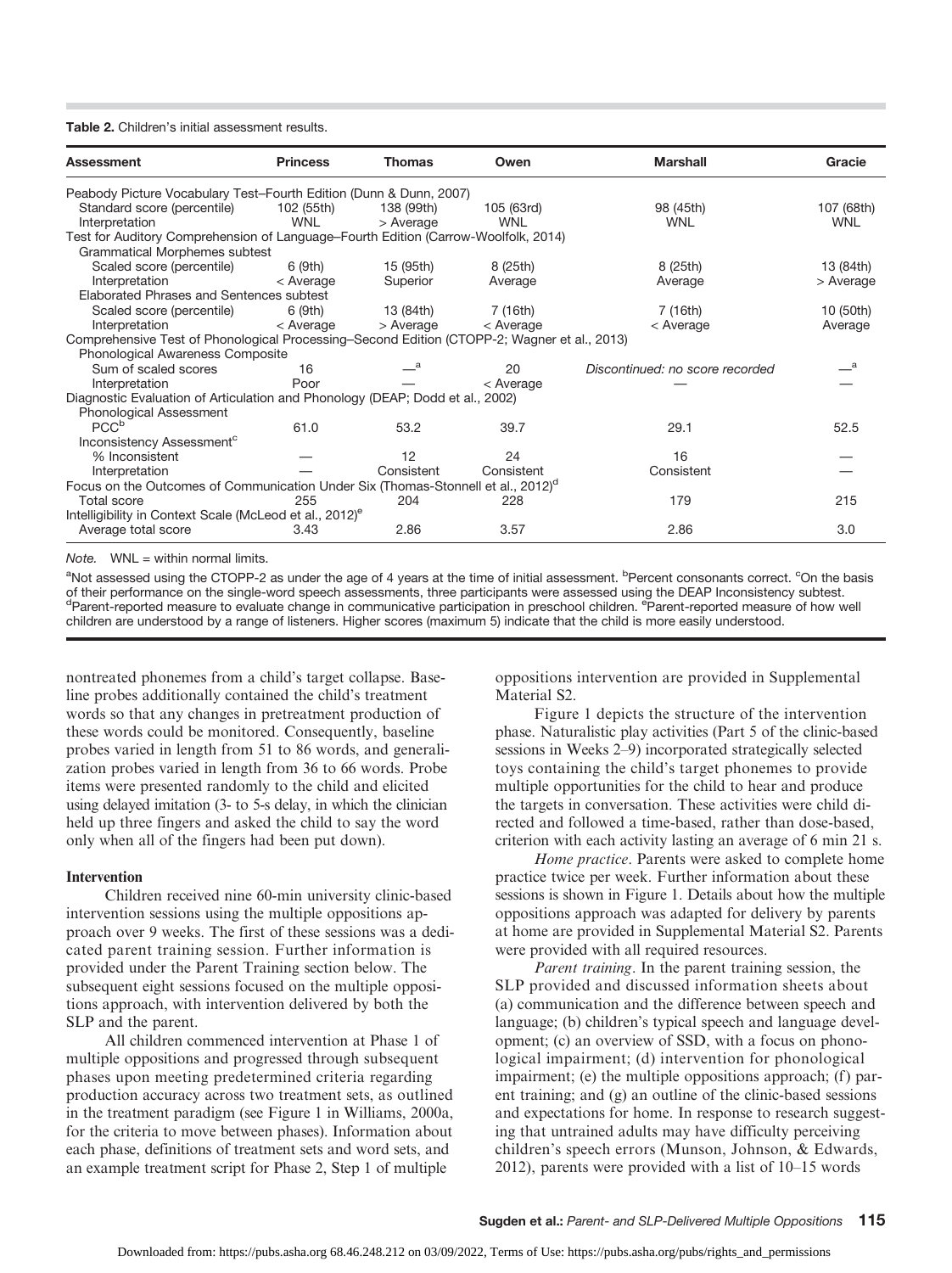



starting with their child's target sounds at the end of this session. Parents were requested to listen to and note down how their child produced these words in everyday conversation throughout the week.

During the subsequent clinic-based intervention sessions, parents were trained using multiple strategies (Dunst & Trivette, 2009) according to five principles outlined by Rush and Shelden (2011). Namely, training incorporated (a) joint planning, (b) observation, (c) action, (d) reflection, and (e) feedback. The integration of these principles within training is outlined in Supplemental Material S3. A key feature of the training was the use of structured observation sheets. Parents were provided with a checklist to rate the SLP's delivery of key elements of the intervention; the SLP used the same checklist to rate each parent's delivery of the intervention. Ratings were then compared. These observation checklists were used each time a child entered a new phase or step of intervention. By structuring parents' observation in this way, it was expected that the key elements of intervention would become salient to the parents. The observation sheets also provided clear opportunities to guide feedback.

Resources. When the child entered a new phase or step of multiple oppositions intervention, parents were provided with an information sheet describing the phase, the key elements, and an example script to use during intervention. At the end of each clinic-based session, parents were provided with two sheets. The first of these was a session summary sheet, in which parents were encouraged to write a brief summary of the session and their plans

for home practice. The second sheet (a home practice record sheet) was to be completed at home throughout the week: On this sheet, parents were asked to list when they completed home practice, to record how many activities were conducted (to enable calculation of intervention intensity), and to reflect on their delivery of intervention at home.

Intervention tailoring. Single-case experimental design research affords a focus on the individual child. Children respond differently to intervention and may require individually tailored teaching moments to achieve success (Shriberg & Kwiatkowski, 1987). In this study, all children received multiple oppositions intervention, as outlined above and in Supplemental Material S2. However, this intervention was tailored as necessary (while adhering to the principles of multiple oppositions intervention) to suit individual learning needs. A summary of the tailoring is summarized in the Results section (see Supplemental Material S4 for details).

#### Follow-Up Assessments

One week after the final clinic-based intervention session, children were reassessed with the same speech assessments used in the initial assessment, the generalization probe, the Focus on the Outcomes of Communication Under Six (FOCUS; Thomas-Stonnell et al., 2012), and the Intelligibility in Context Scale (ICS; McLeod, Harrison, & McCormack, 2012). Four weeks following this immediate follow-up assessment, the children's speech was assessed again using the same assessments (final follow-up). All follow-up assessments (except for one child's immediate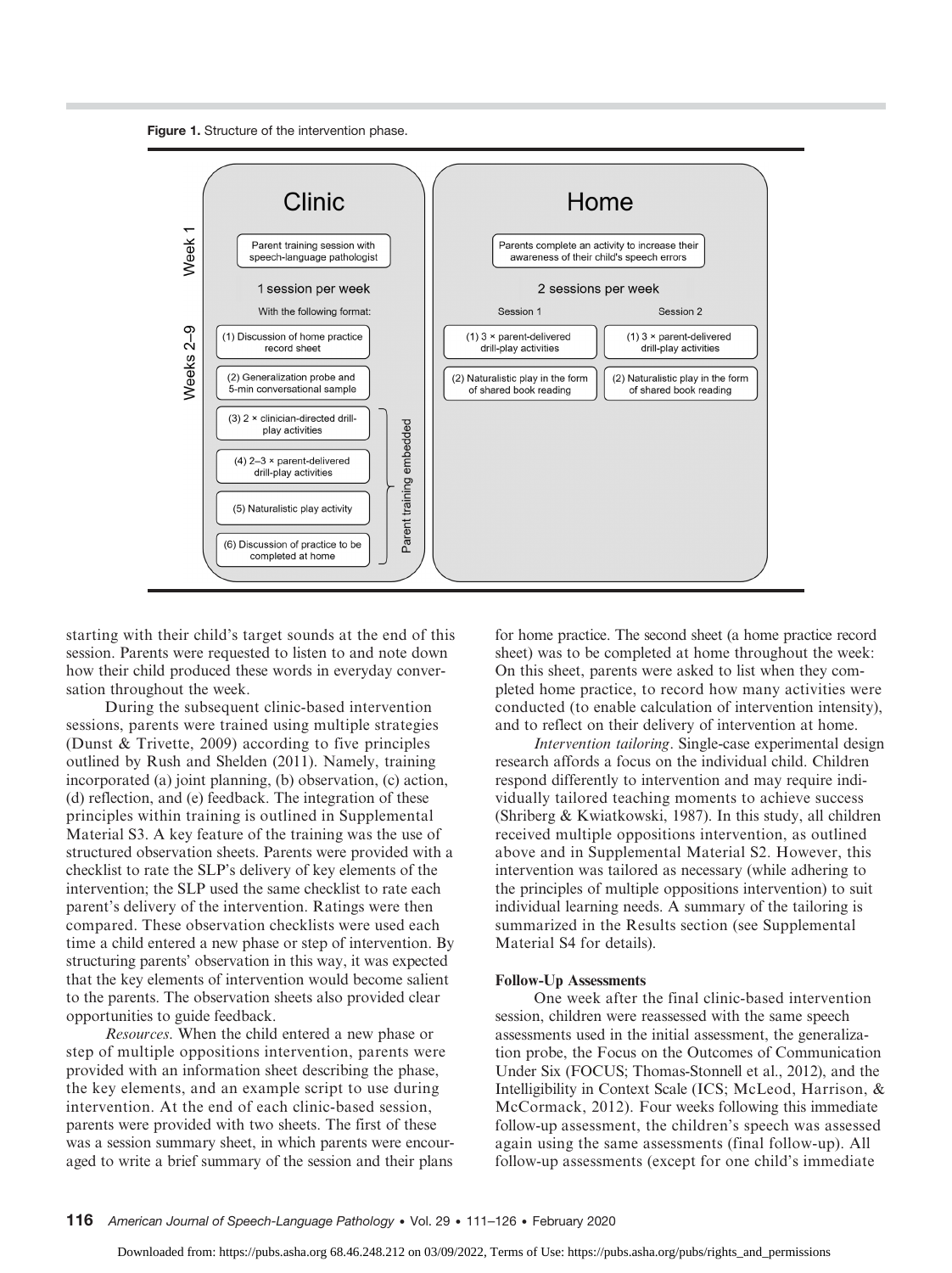follow-up assessment) were conducted by a trained research assistant (D. G.), who was a qualified SLP blinded to the child's treatment targets. Due to scheduling restrictions, one child's immediate follow-up assessment was conducted by the first author.

### Parent Confidence

Parents' knowledge and confidence in managing their child's SSD were measured at both the initial assessment and immediate follow-up assessment using questions adapted from a scale developed by Millard, Edwards, and Cook (2009) to measure a parent's knowledge and confidence in managing their child's stuttering. The term stuttering was changed to *speech* or *speech sounds*. This questionnaire contained nine visual analogue scales, each 10 cm long, on which parents were asked to place a mark in response to questions such as "how confident are you in your knowledge of how to respond when your child is using incorrect speech sounds?" Parents' ratings were measured in millimeters, yielding a score from 0 to 100, with higher scores reflecting more knowledge and confidence.

## Fidelity of Implementation

Fidelity refers to the degree to which an intervention is delivered in accordance with the "gold standard" implementation (Kaderavek & Justice, 2010, p. 369). Measuring intervention fidelity involves determining "adherence" to an intervention protocol, which includes adherence to the intervention content (e.g., activities and teaching moments) and adherence to the prescribed intervention intensity (adherence to dosage; Carroll et al., 2007).

Adherence to content was measured using a checklist for 20% of the SLP-delivered activities and 20% of parentdelivered clinic-based activities for each child. Activities were randomly selected from across the intervention block and rated by the first author and a trained research assistant (D. G.). Example checklist items included use of picture cards, use of gestures, requests for imitative or spontaneous child production (aligned with the current step and/or phase of intervention), and provision of linguistic feedback in the consequent event of a teaching moment. Parents were also provided with a voice recorder and asked to audio-record four randomly selected multiple oppositions activities completed at home. These four activities were also rated for fidelity using the same checklist by the same raters.

Adherence to dosage was measured using data collected in clinic-based sessions. For home-based sessions, parents reported how often they completed activities and how many treatment sets were provided in each home-based session.

## Data Analysis

Baseline and generalization probe data were graphed for visual inspection for each participant. First, baselines were analyzed for stability, and then changes in level, trend, and variability of generalization probe and treatment data

were examined (Byiers, Reichle, & Symons, 2012; Lane & Gast, 2014). Following this, the immediacy of effect, overlap, and consistency of data between and across phases were identified (Kratochwill et al., 2010). Standard mean difference, a measure of effect size, was calculated following procedures outlined by Gierut, Morrisette, and Dickinson (2015). These calculations used individual generalization probe scores from across the intervention phase and the immediate follow-up assessment and a pooled standard deviation in the baseline phase. A pooled standard deviation was used due to the low variability inherent in stable baselines.

For other measures, including the ICS, the FOCUS, and parent confidence scales, scores from the initial assessment were compared with scores from the immediate and final follow-up assessments. Changes in FOCUS scores for the child's communicative participation were interpreted in accordance with the manual (Thomas-Stonell et al., 2012, p. 9), that is, a change of  $\leq$  9 indicates not likely a meaningful clinical change, a difference between 10 and 15 indicates possibly meaningful clinical change, and a difference of  $\geq 16$  indicates *significant clinical change*.

## Reliability of Transcription

Inter- and intrajudge reliability of broad transcription was calculated by the trained research assistant (D. G.) and the first author. Based on 20% of single-word assessment data, interjudge reliability was 90.5%, and intrajudge reliability was 92.8%. Inter- and intrajudge transcription reliability values for 20% of treatment data were both 92.5%. For 20% of baseline and generalization probes, interjudge transcription reliability was 92.3%, and intrajudge transcription reliability was 95.1%.

## **Results**

Table 3 presents a summary of the children's and parents' outcomes following the intervention. Participants' treatment and generalization probe data are shown in Figures 2 and 3. All participants showed an immediate increase in accuracy of some targets in treatment words upon commencing intervention (as shown in Figure 2). Participants had varied patterns of generalization (as shown in Figure 3). Results for each child are presented separately in order to increase baseline length (three baseline probes for Princess, four for Thomas and Owen, five for Marshall, and six for Gracie). More details about the children's postintervention speech systems are provided in Supplemental Material S1.

For all children, the first treatment session involved parent training, and no direct speech intervention was provided to the children. In Session 2, children commenced Phase 1 of multiple oppositions intervention. Treatment data are not routinely collected in Phase 1, as the focus is on familiarity rather than accuracy. Children commenced Phase 2, Step 1 in Session 3. Treatment data were collected in Phases 2 and 3 and are presented below.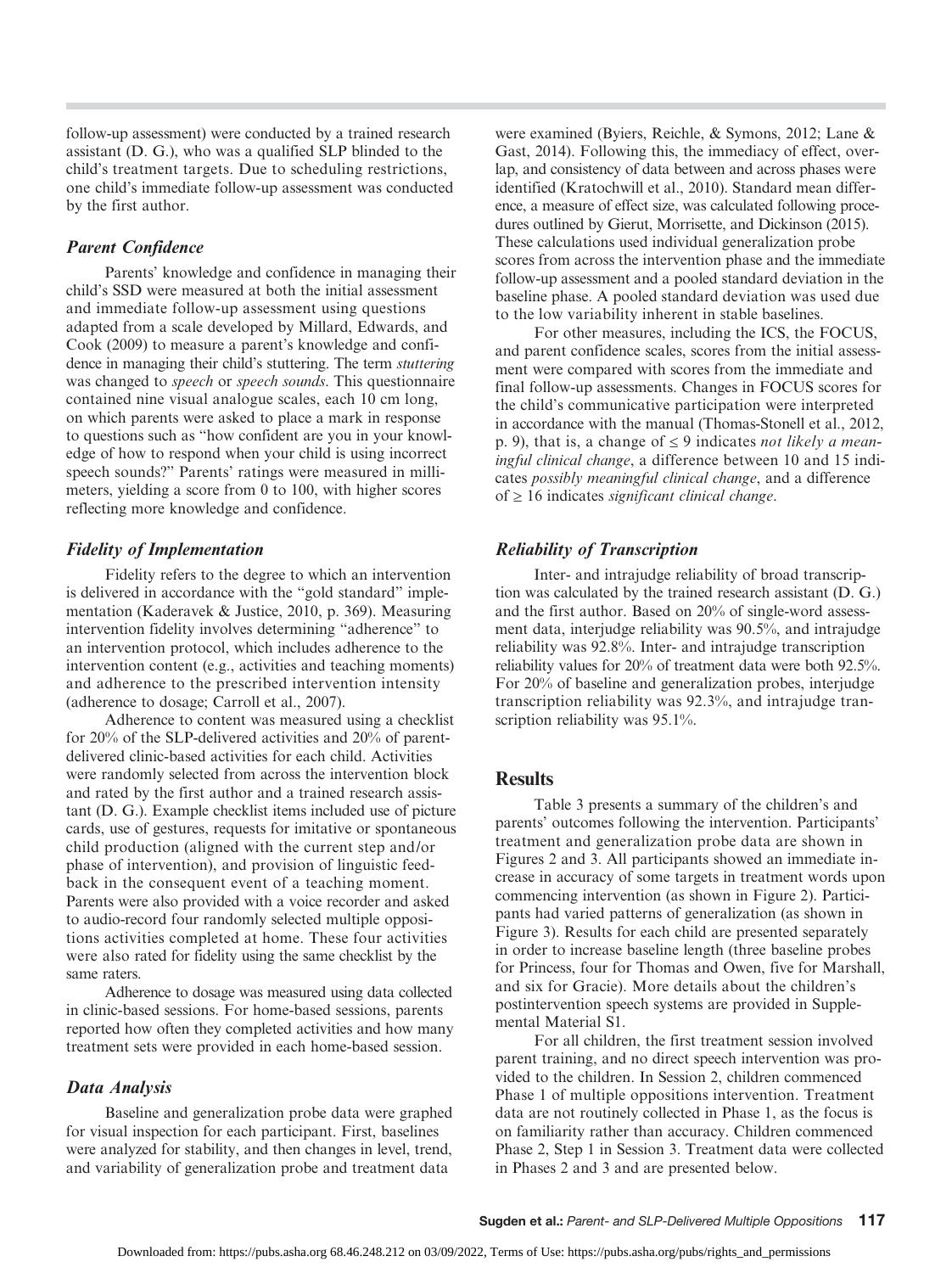#### Table 3. Summary of intervention outcomes.

| <b>Child</b> | Change in PCC <sup>a</sup><br>scores from initial<br>assessment to<br>final follow-up<br>assessment<br>(scores) | Effect size <sup>b</sup> | Change in FOCUS <sup>c</sup> scores<br>from initial assessment to<br>final follow-up assessment<br>(scores from initial, immediate<br>follow-up, and final<br>follow-up assessments) | Change in ICS <sup>d</sup> scores<br>from initial assessment to<br>final follow-up assessment<br>(scores from initial,<br>immediate follow-up,<br>and final follow-up<br>assessments) | Change in parent<br>confidence scores<br>(pre- and<br>postintervention<br>scores) |
|--------------|-----------------------------------------------------------------------------------------------------------------|--------------------------|--------------------------------------------------------------------------------------------------------------------------------------------------------------------------------------|---------------------------------------------------------------------------------------------------------------------------------------------------------------------------------------|-----------------------------------------------------------------------------------|
| Princess     | 2.1                                                                                                             | 3.81                     | 51                                                                                                                                                                                   | 0.28                                                                                                                                                                                  | 53.5                                                                              |
|              | $(61.0 - 63.1)$                                                                                                 | (medium)                 | significant clinical change<br>(255, 265, and 306)                                                                                                                                   | (3.43, 3.43, and 3.71)                                                                                                                                                                | $(36.5 \text{ and } 90.0)$                                                        |
| Thomas       | 21.3                                                                                                            | 60.34                    | 100                                                                                                                                                                                  | 1.14                                                                                                                                                                                  | 40.7                                                                              |
|              | $(53.2 - 74.5)$                                                                                                 | (large)                  | significant clinical change<br>(204, 273, and 304)                                                                                                                                   | (2.86, 3.86, and 4.0)                                                                                                                                                                 | $(34.8 \text{ and } 75.5)$                                                        |
| Owen         | 4.3                                                                                                             | 28.10                    |                                                                                                                                                                                      | No change                                                                                                                                                                             | 6.0                                                                               |
|              | $(39.7 - 44.0)$                                                                                                 | (large)                  | not likely a meaningful clinical change<br>(228, 241, and 230)                                                                                                                       | (3.57, 3.14, and 3.57)                                                                                                                                                                | $(55.8 \text{ and } 61.8)$                                                        |
| Marshall     | 4.9                                                                                                             | 0.59                     | $-37$                                                                                                                                                                                | No change                                                                                                                                                                             | 7.4                                                                               |
|              | $(29.1 - 34.0)$                                                                                                 | (no effect)              | not likely a meaningful clinical change<br>(179, 134, and 142)                                                                                                                       | (2.86, 3.0, and 2.86)                                                                                                                                                                 | $(44.5$ and $51.9)$                                                               |
| Gracie       | 31.9                                                                                                            | 32.02                    | 89                                                                                                                                                                                   | 1.0                                                                                                                                                                                   | 43.4                                                                              |
|              | $(52.5 - 84.4)$                                                                                                 | (large)                  | significant clinical change<br>(215, 282, and 304)                                                                                                                                   | (3.0, 4.0, and 4.0)                                                                                                                                                                   | $(37.1 \text{ and } 80.5)$                                                        |

<sup>a</sup>Percent consonants correct. <sup>b</sup>Effect sizes (standard mean difference) calculated using procedures described in Gierut et al. (2015). Interpretations are based on data presented in that article. <sup>c</sup>Focus on Outcomes of Communication Under Six (Thomas-Stonell et al., 2012). Interpretations are based on guidelines from the manual. <sup>d</sup>Intelligibility in Context Scale (McLeod et al., 2012).

#### **Princess**

#### Baseline and Intervention Phases

Baselines for all four of Princess's target phonemes, in both treated and nontreated words, were stable at 0% accuracy. Accuracy of three of her four target phonemes in treated words improved immediately upon beginning production-based intervention in Phase 2, Step 1. She commenced Phase 3 in Session 9. Princess showed some generalization of targets to untreated words during the intervention phase from Session 6 (see Figure 3A, Probe 8).

#### Follow-Up Phase

Princess's generalization to nontreated words was not maintained (see Figure 3). She showed an increase in her phonetic inventory in both word-initial and word-final positions at the immediate and final follow-up assessments (see Supplemental Material S1 for details). These added phonemes were part of her initial collapse, indicating some system-wide change had occurred. Table 3 summarizes her performance at the follow-up assessments, which includes effect size (medium), change in FOCUS score (significant clinical change), and change in ICS score (+0.28). Princess's percent consonants correct (PCC) increased by 2.1%.

#### Intervention Intensity

Information about the number of teaching moments and production trials provided in structured multiple oppositions activities is presented in Table 4. Princess's mother reported completing practice at home for an average of

2.85 times per week (range: 1–5), equating to an average dose of 62 teaching moments per home-based practice session.

#### Thomas

#### Baseline and Intervention Phases

As shown in Figure 2, Thomas's production of targets in treated words remained stable at 0% accuracy across four baselines. His production of targets in nontreated words was stable at  $0\%$  for two targets (/g/ and /st/), with minor variability (up to 10% accuracy) for his third target (/ʤ/; see Figure 3). Thomas showed an immediate treatment effect for target words starting with /st/ (see Figure 2). Accuracy of these treatment words reduced upon commencing Step 2 of Phase 2 in Session 5, but then remained level, with high accuracy, throughout the remaining treatment sessions. His accuracy of treated words starting with /ɡ/ improved in Session 4, with an upward trend and minimal variability in accuracy. Accuracy of treated words starting with /ʤ/ improved in Session 6 and then showed an increase in accuracy with some variability. Regarding generalization to nontreatment words, Thomas showed an upward trend in accuracy for all targets (see Figure 3).

#### Follow-Up Phase

At the initial and final follow-up, Thomas's accuracy of all targets in nontreated words was at or above 80% accuracy. His posttreatment phonetic inventory was expanded, including /ʤ/ and a wider range of consonant clusters (see Supplemental Material S1 for details). Table 3 summarizes Thomas's performance at the follow-up assessments, which includes effect size (large), change in FOCUS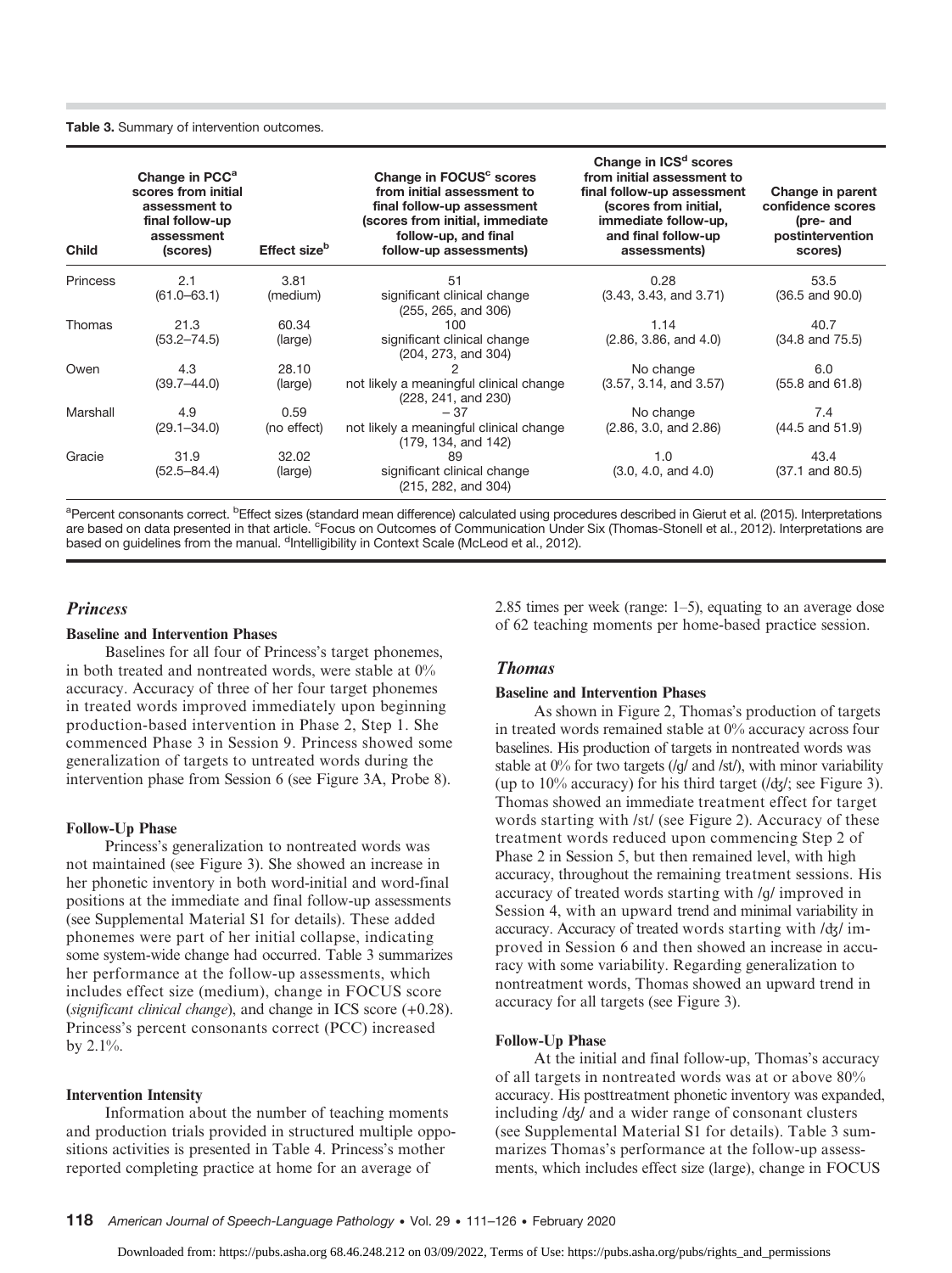



score (significant clinical change), and change in ICS score  $(+1.14)$ . Thomas's PCC increased by 21.3%.

#### Intervention Intensity

Table 4 shows the number of teaching moments and trials Thomas received over Phase 2 of multiple oppositions intervention. His mother reported initial difficulty completing the prescribed 1.5 treatment sets in a single session at home, partly due to Thomas's variable attention levels. Thomas's mother independently modified the frequency and intended dose of each home practice session to facilitate participation and learning for Thomas.

His mother reported completing home practice for an average of five times per week (range: 3–7), equating to an average dose of 30.4 teaching moments per home-based session.

#### Owen

#### Baseline and Intervention Phases

As shown in Figure 2, Owen's production of targets in treated words remained stable at 0% accuracy for /ɡ/ and /sk/ across four baselines, with 20% accuracy for /z/ in the final baseline. His production of targets in nontreated words was stable at 0% for all targets (see Figure 3). Owen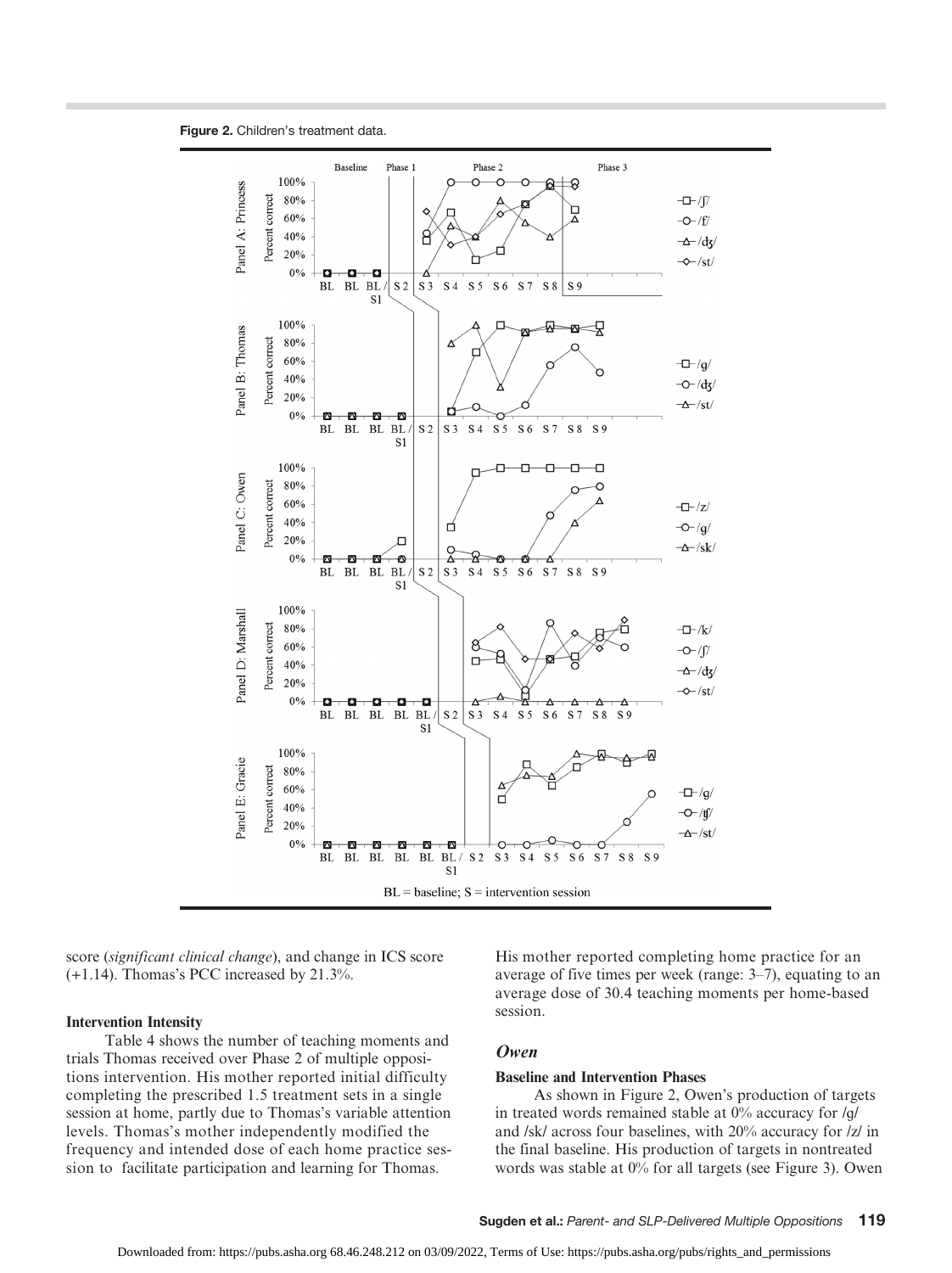

Figure 3. Children's generalization data (to nontreatment words).

demonstrated an immediate treatment effect for treated words starting with /z/, which quickly stabilized to 100% accuracy with no variability for the remainder of the treatment period (see Figure 2). Owen's accuracy of treatment words starting with /ɡ/ steadily increased from Session 7, with his accuracy of /sk/ increasing from Session 8. He remained in Step 1 of Phase 2 for both of these targets for the duration of intervention. Owen showed rapid generalization to nontreatment words starting with /z/, with some generalization to nontreatment words starting with /ɡ/ from the eighth clinic-based session. No generalization to nontreatment words starting with /sk/ was observed (see Figure 3).

#### Follow-Up Phase

Owen maintained 100% generalization to nontreatment words starting with  $|z|$  at the initial and final followup assessments. He showed some generalization to nontreatment words starting with /ɡ/ but demonstrated no generalization of /sk/ to nontreatment words. Owen's PCC increased (by 4.3%), and he added new phones and contrasts (e.g., more voicing contrasts) to his phonetic inventory postintervention (see Supplemental Material S1 for details). Table 3 summarizes Owen's performance at the immediate and final follow-up assessments, which includes effect size (large), FOCUS score (not likely a meaningful clinical change), and ICS score  $(+0.0)$ .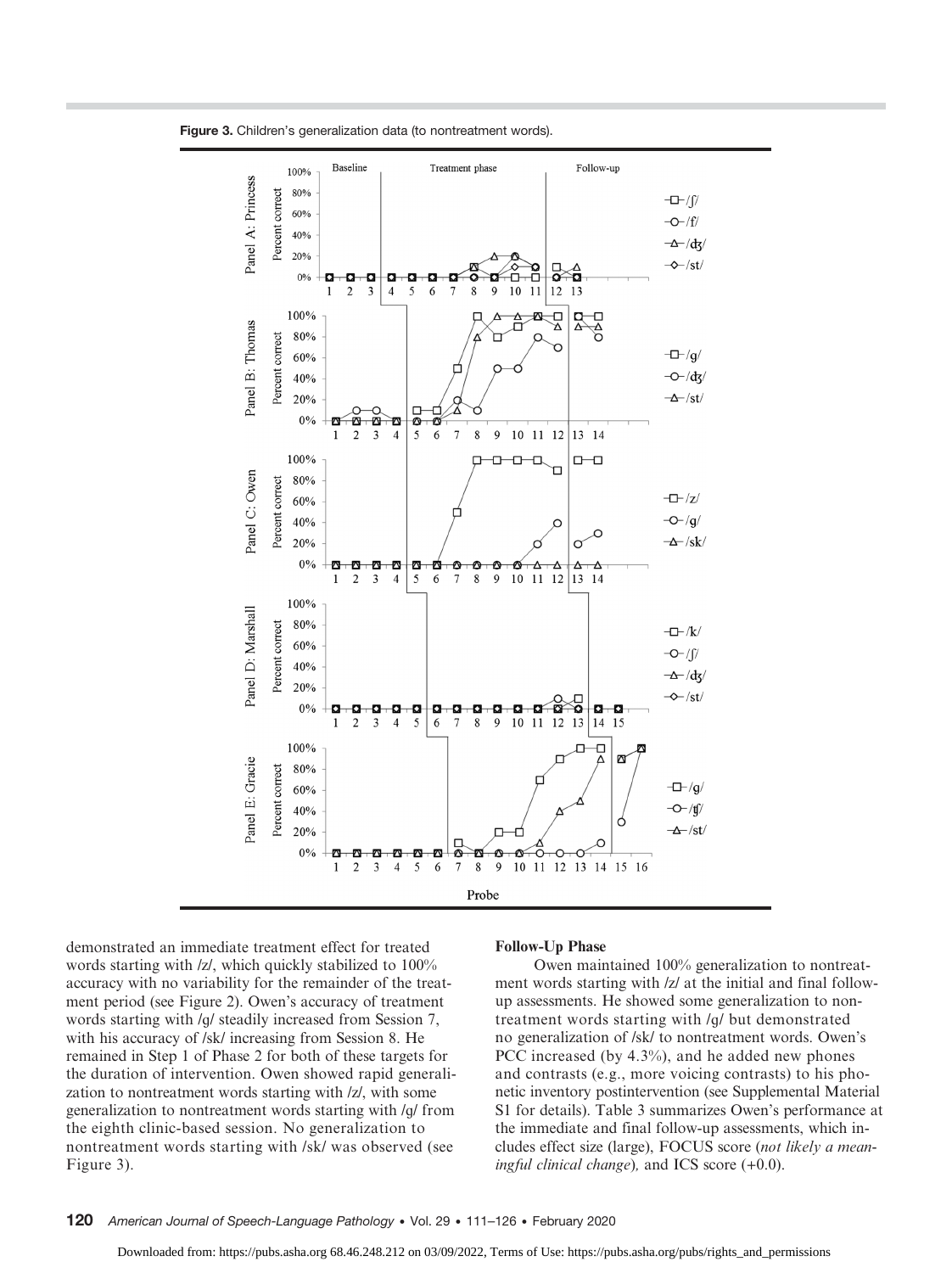| <b>Child</b>                                                                                                  | Average teaching moments<br>in the clinic per week<br>(average total trials) | Average teaching<br>moments at home<br>per week | <b>Total teaching</b><br>moments<br>(total trials) | Average teaching<br>moments per target<br>(average trials) |  |
|---------------------------------------------------------------------------------------------------------------|------------------------------------------------------------------------------|-------------------------------------------------|----------------------------------------------------|------------------------------------------------------------|--|
| <b>Princess</b>                                                                                               | 85.7 (124.3)                                                                 | 177.1                                           | 1,840 (2,110)                                      | 460 (527.5)                                                |  |
| Thomas                                                                                                        | 72.0 (106.4)                                                                 | 152.1                                           | 1,569 (1,810)                                      | 523.0 (603.3)                                              |  |
| Owen                                                                                                          | 66.4 (103.1)                                                                 | 96.4                                            | 1,140 (1,397)                                      | 380.0 (465.7)                                              |  |
| Marshall                                                                                                      | 70.9 (139.9)                                                                 | 97.1                                            | 1,176 (1,659)                                      | 294.0 (414.8)                                              |  |
| Gracie                                                                                                        | 66.4 (99.6)                                                                  | 170.0                                           | 1,655 (1,887)                                      | 551.7 (629.0)                                              |  |
| Teaching moments may include one or more trials (see Supplemental Material S2 for more information).<br>Note. |                                                                              |                                                 |                                                    |                                                            |  |

Table 4. Dose received in structured multiple oppositions intervention activities from Session 3 to Session 9.

#### Intervention Intensity

Table 4 shows the number of teaching moments and trials Owen received over Phase 2 of multiple oppositions intervention. His father reported that home practice was completed twice per week, every week, corresponding to an average dose of 48.2 teaching moments per home-based session.

#### **Marshall**

#### Baseline and Intervention Phases

Marshall demonstrated stable, 0% production accuracy of targets in treatment and nontreatment words over five baseline sessions (see Figures 2 and 3). Marshall showed an immediate treatment effect for treated words for three of his four targets  $(lk, \int, st)$ . With the exception of Session 5, in which Marshall was unwell, production of these targets in treated words showed a general trend toward increased accuracy over the intervention period (see Figure 2). Marshall demonstrated no change in accuracy for treated words starting with /ʤ/ over the intervention period. He remained in Step 1 of Phase 2 for all targets over the intervention phase. Marshall demonstrated minimal generalization of treatment targets to nontreatment words over the intervention period.

#### Follow-Up Phase

At the initial and final follow-up assessments, Marshall showed no generalization of treatment targets to nontreatment words (see Figure 3). He had an effect size of 0.59, indicating no treatment effect regarding generalization of target phonemes. Although this effect size falls at the lower end of the range identified by Gierut et al. (2015) as suggesting a small effect, the fact that it fell below the benchmark of 1.4, combined with findings from the visual inspection, meant that the change was deemed clinically insignificant. However, despite showing limited generalization of treatment targets, analysis of Marshall's speech revealed some system-wide change. Fricatives and velars, which had previously been absent from Marshall's phonetic inventory, were starting to emerge in both initial and final positions of words. A new voicing contrast in the initial position was also evident.

Despite these qualitative changes to Marshall's speech system, other outcomes following intervention were poor. Table 3 presents Marshall's FOCUS and ICS results, which indicate there was not likely a meaningful clinical change in his communicative participation. Marshall's mother reported that, though wanting to continue participating in the study, she was disappointed in the treatment effects and was experiencing increased anxiety about Marshall's speech.

#### Intervention Intensity

Table 4 shows the number of teaching moments and production trials provided to Marshall. Marshall's mother reported that home practice was completed for an average of 1.86 times per week (range: 1–2), corresponding to an average dose of 52.3 teaching moments per practice session at home.

### Gracie

### Baseline and Intervention Phases

Gracie demonstrated stable, 0% production accuracy of targets in treatment and nontreatment words over six baseline sessions (see Figures 2 and 3). Accuracy of /ɡ/ and /st/ in treatment words showed immediate improvement in clinic-based sessions, with no overlap with baseline data and accuracy trending upward with minimal variability for the duration of the intervention period (see Figure 2). Gracie's accuracy of /ʧ/ in treated words improved in the final two treatment sessions. She did not meet the criteria to move to Step 2 of Phase 2 for this target. Gracie demonstrated generalization to nontreatment words for all of her treatment targets (see Figure 3).

#### Follow-Up Phase

Figure 3 shows that Gracie's generalization of treatment targets to nontreatment words continued to improve between the initial and final follow-up assessments, reaching 100% accuracy for all targets in the final follow-up assessment. Gracie's posttreatment phonetic inventory expanded to include new manner classes, places of production, and an increased range of consonant clusters, indicating large system-wide change (see Supplemental Material S1 for details). Table 3 summarizes Gracie's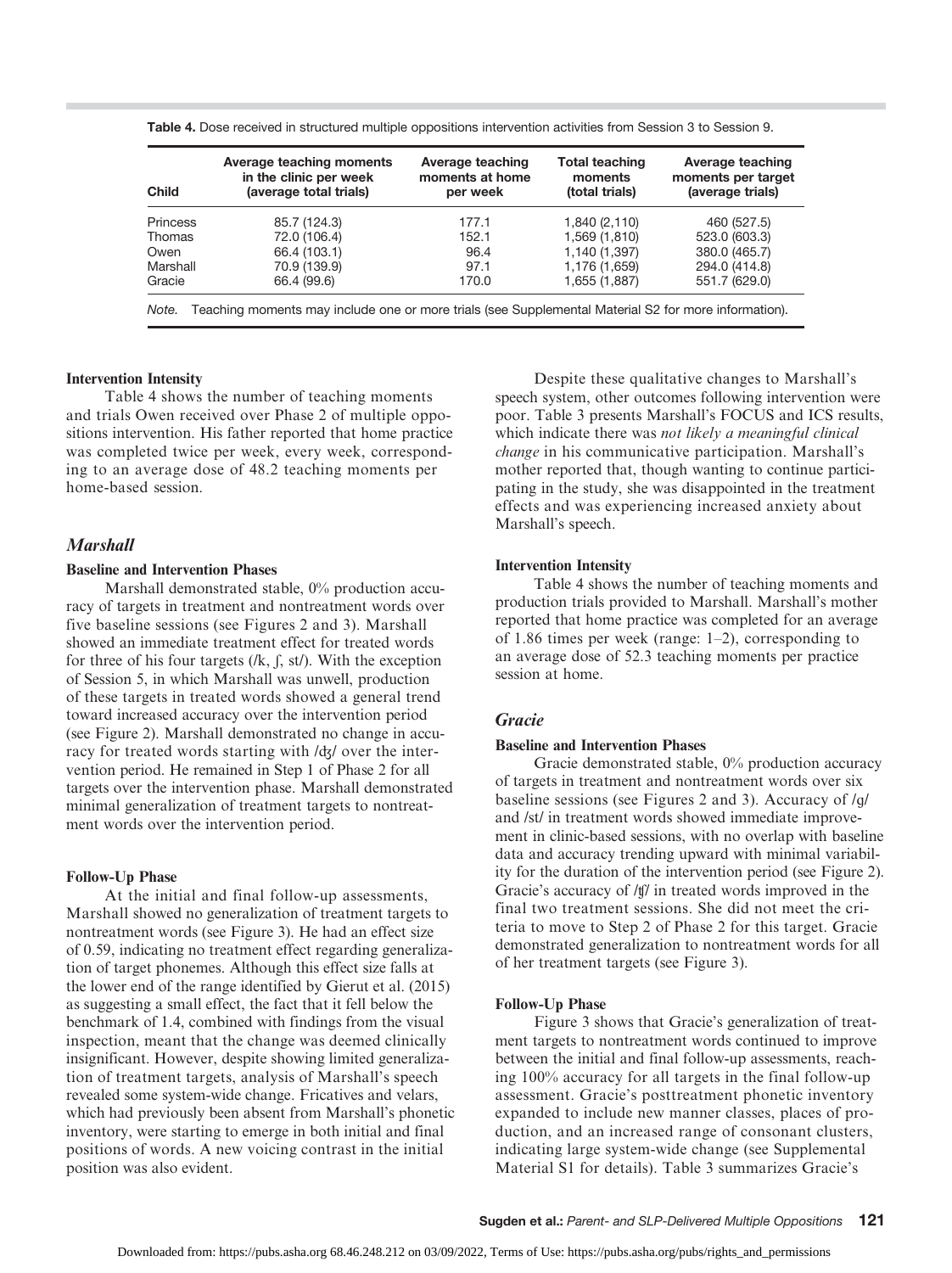performance at immediate and final follow-up assessments, which includes effect size (large), FOCUS score (significant clinical change), and ICS score (+1.0). Her PCC increased by 31.9%.

#### Intervention Intensity

Information about the number of teaching moments and production trials provided to Gracie during Sessions 3–9 is provided in Table 4. Gracie's mother reported completing the home practice more frequently than was prescribed, completing it for an average of 3.86 days per week (range: 3–5). On each of these days, an average dose of 44.1 teaching moments was provided.

#### Intervention Tailoring

Four children (Thomas, Owen, Marshall, and Gracie) demonstrated limited stimulability for one or more of their target sounds and were thus provided with traditional articulation intervention in isolation and consonant– vowel contexts for a total dose of 20 at the beginning of most clinic-based sessions. This dose is not included in the dosage data presented in Table 4, as it did not form part of the multiple oppositions phonological intervention. The inclusion of traditional articulation intervention in multiple oppositions intervention has empirical support (Williams, 2000a). For one participant (Princess), the teaching moment of multiple oppositions intervention was modified to better suit her speech system. Further details about intervention tailoring are provided in Supplemental Material S4.

#### Parent Confidence Scores

Parent confidence scores from the initial assessment and immediate follow-up assessment, as well as the change over the treatment period, are shown in Table 3. All parents reported an increase in their knowledge and confidence in managing their child's SSD; however, Owen and Marshall's parents reported the lowest change.

#### Fidelity of Implementation

For all participants, average adherence to content in both clinic-based and home-based sessions is provided in Table 5. Overall average adherence to dosage across the intervention period is also presented. As shown, parents' fidelity of implementation changed over the treatment phase. Comments about each parent's fidelity are provided within the table.

### **Discussion**

Two research questions were addressed in this study: (1) Can parent- and SLP-delivered multiple oppositions intervention lead to an improvement in speech accuracy and communicative participation for children with a moderate or severe phonological impairment? and (2) Can parents deliver multiple oppositions intervention (a) at specified intensities, (b) competently, and (c) with confidence after

receiving training? Overall, the findings from this study provide preliminary evidence for involving parents in the delivery of multiple oppositions intervention. In this discussion, we explore reasons for the varied responses made by the children and discuss considerations for involving parents in phonological intervention. Limitations and avenues for future research are presented.

#### Intervention Factors

Factors of the intervention, either individually or in combination, may explain the varied responses shown by children in this study. These include intervention intensity, the target selection procedures for multiple oppositions intervention, and the suitability of the approach for the participants in this study.

Intervention intensity is important for intervention outcomes with the multiple oppositions approach (e.g., Allen, 2013). Although this study was designed to provide a dose frequency of three times weekly, the data show that children received different dose frequencies ranging from 2.86 to six times weekly. Marshall, who showed the smallest response to intervention, received the lowest dose frequency, whereas Thomas, who had the largest effect size following intervention, received the highest dose frequency. As this variable of intensity was not experimentally manipulated in this study, we cannot draw conclusions about the role dose frequency played in intervention outcomes for these five children. We believe, however, that dose frequency may have played a role in the children's responses to intervention given previous findings about the importance of a high dose frequency in phonological intervention (Allen, 2013; Kaipa & Peterson, 2016).

Table 4 also presents information on the cumulative number of teaching moments that the children received during the intervention. As shown in the final column of this table, this cumulative dose is distributed across each of the child's targets. Multiple oppositions intervention allows for the selection of two to four targets from a child's collapse to contrast with their default (error) sound. In this study, Thomas, Owen, and Gracie—who had the largest treatment effects—each had three targets, whereas Princess and Marshall each had four. The aim of selecting multiple targets is to stimulate broad learning across the system, rather than deep learning of a single phoneme or contrast (Williams, 2000b). Further research is needed to ascertain the optimal dose and number of targets needed for the breadth and depth of phonological learning required for multiple oppositions intervention to be effective.

Finally, the multiple oppositions approach was developed for children who have a phonological impairment, and thus, the approach (like other phonological approaches) aims to target the phonological rather than the articulatory level of speech. However, this theoretical distinction, at least for productive phonological interventions, may be blurred in practice. In this study, as in previous phonological intervention research (e.g., Shriberg & Kwiatkowski,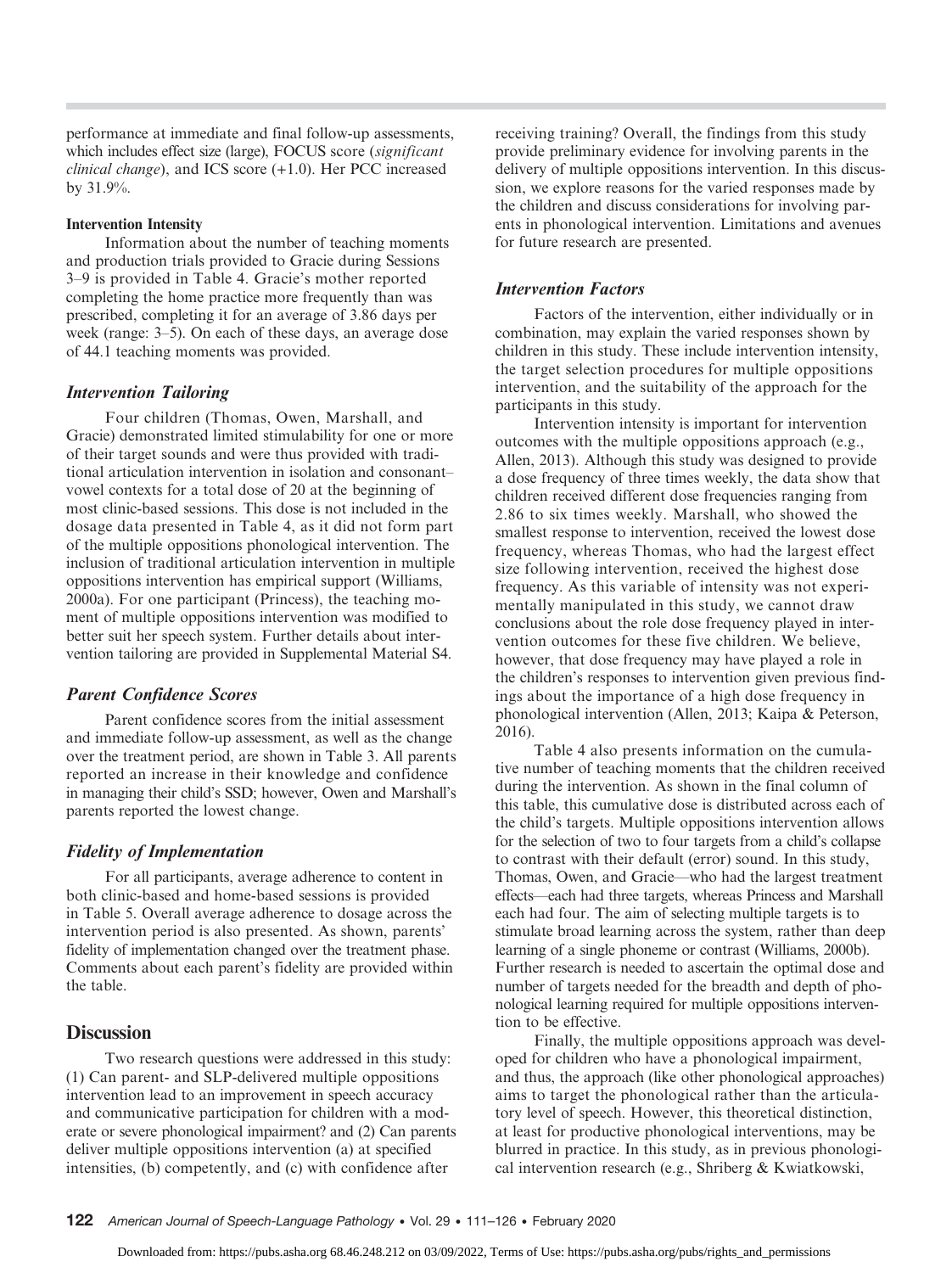Table 5. Average measures of implementation fidelity.

| <b>Child</b> | Adherence to content             |                  |                              |                                                                                                                                                   |                                  |
|--------------|----------------------------------|------------------|------------------------------|---------------------------------------------------------------------------------------------------------------------------------------------------|----------------------------------|
|              |                                  |                  |                              | Adherence                                                                                                                                         |                                  |
|              | <b>Clinic-based intervention</b> |                  |                              |                                                                                                                                                   | Comment on parent's adherence to |
|              | <b>SLP-delivered</b>             | Parent-delivered | <b>Parent-delivered</b>      | content at home                                                                                                                                   | to dosage                        |
| Princess     | 92.7%                            | 89.3%            | 92.0%<br>$(88.0\% - 96.0\%)$ | Reduced over time. KR feedback provided for<br>every production, but linguistic feedback<br>provided less frequently over time.                   | 92.5%                            |
| Thomas       | 95.3%                            | 77.5%            | 86.7%<br>$(76.0\% - 96.0\%)$ | Reduced over time. Linguistic feedback and KR<br>provided less frequently. Antecedent event of<br>Phase 2 modified by not pairing cards together. | 92.5%                            |
| Owen         | 93.3%                            | 85.3%            | 94.7%<br>$(92.0\% - 96.0\%)$ | Increased over time.                                                                                                                              | 80.0%                            |
| Marshall     | 93.3%                            | 84.0%            | 89.3%<br>$(84.0\% - 96.0\%)$ | Increased over time. Increase in provision of<br>linguistic feedback.                                                                             | 80.0%                            |
| Gracie       | 93.3%                            | 82.67%           | 88.0%<br>$(84.0\% - 92.0\%)$ | Reduced over time. Linguistic feedback provided<br>less frequently. Antecedent event of Phase 2<br>modified by not pairing cards together.        | 85.0%                            |

Note.  $SLP =$  speech-language pathologist;  $KR =$  knowledge of results feedback, that is, feedback that tells a child whether their response was correct or incorrect.

1987), four of the five children were provided with articulatory training support to achieve the phonetic requirements of at least one of their targets. For some children, this need for additional support with phonetic learning may have reflected their age (e.g., Thomas and Gracie received phonetic training for non–age-expected affricates); however, for others (such as Marshall), it indicated a possible cooccurring difficulty with both the phonological and motor aspects of speech. For Marshall, it may be that an approach aimed at inducing change at the phonological level —such as multiple oppositions intervention—was only targeting one part of his SSD. Marshall could have benefitted from a period of intervention solely focused on the motoric aspects of his SSD before recommencing with a phonological approach (as per the case of Sabrina in the study by Williams, 2000a). For children like Marshall and Sabrina, who present with severe-to-profound SSD and meet the specified criteria for multiple oppositions intervention, it may be that more than one intervention approach or a modified approach integrating principles of both phonological and motor learning is needed.

## Considerations for Involving Parents in Phonological Intervention

Learning to deliver phonological interventions is not easy, especially with multiple targets and the dense teaching moments of multiple oppositions intervention. However, we found that the parents who participated in this study were able to competently deliver this complex phonological intervention approach after receiving comprehensive and explicit training. Such a finding underscores the importance of comprehensive and ongoing training for successful parentdelivered interventions (Tosh et al., 2017). The finding that parents can competently and confidently deliver multiple

oppositions intervention is encouraging for SLPs and researchers wanting to involve parents in supporting children with phonological impairment.

In this study, some parents adapted the teaching moment of multiple oppositions intervention by changing either the amount or the type of information provided in the antecedent and consequent events. The adaptations made by Thomas's and Gracie's parents (who had the lowest fidelity ratings at home) are intriguing. Although their adaptations did not appear to negatively influence outcomes, more progress may have been made without them. Alternatively, it may be that the tailoring of the teaching moment to suit the child resulted in intervention being delivered at the child's optimum challenge point and thus supported the child's phonological learning (Guadagnoli & Lee, 2004; Rvachew & Brosseau-Lapre, 2018).

It is worth considering the reasons why some parents modified the intervention approach while others did not. One possible explanation is each parent's confidence and self-efficacy regarding their ability to support their child's intervention. A qualitative study exploring parents' conception of roles in supporting their child's speech and language development identified three stages to parents' roles: being an *attender* of intervention appointments, being an implementer of activities prescribed by the SLP, and being an *adaptor* of their approach to communication and interaction within the home (Davies, Marshall, Marshall, & Goldbart, 2017). It may be that those parents who modified the intensity or teaching moment of intervention in this study viewed their role as an adaptor, whereas others conceived of themselves as an implementer. Parents' conceptions of their role in their child's intervention can change over time (e.g., Davies et al., 2017; Sugden et al., 2019). Research has also found that SLPs can support parents to become more actively engaged and involved in the intervention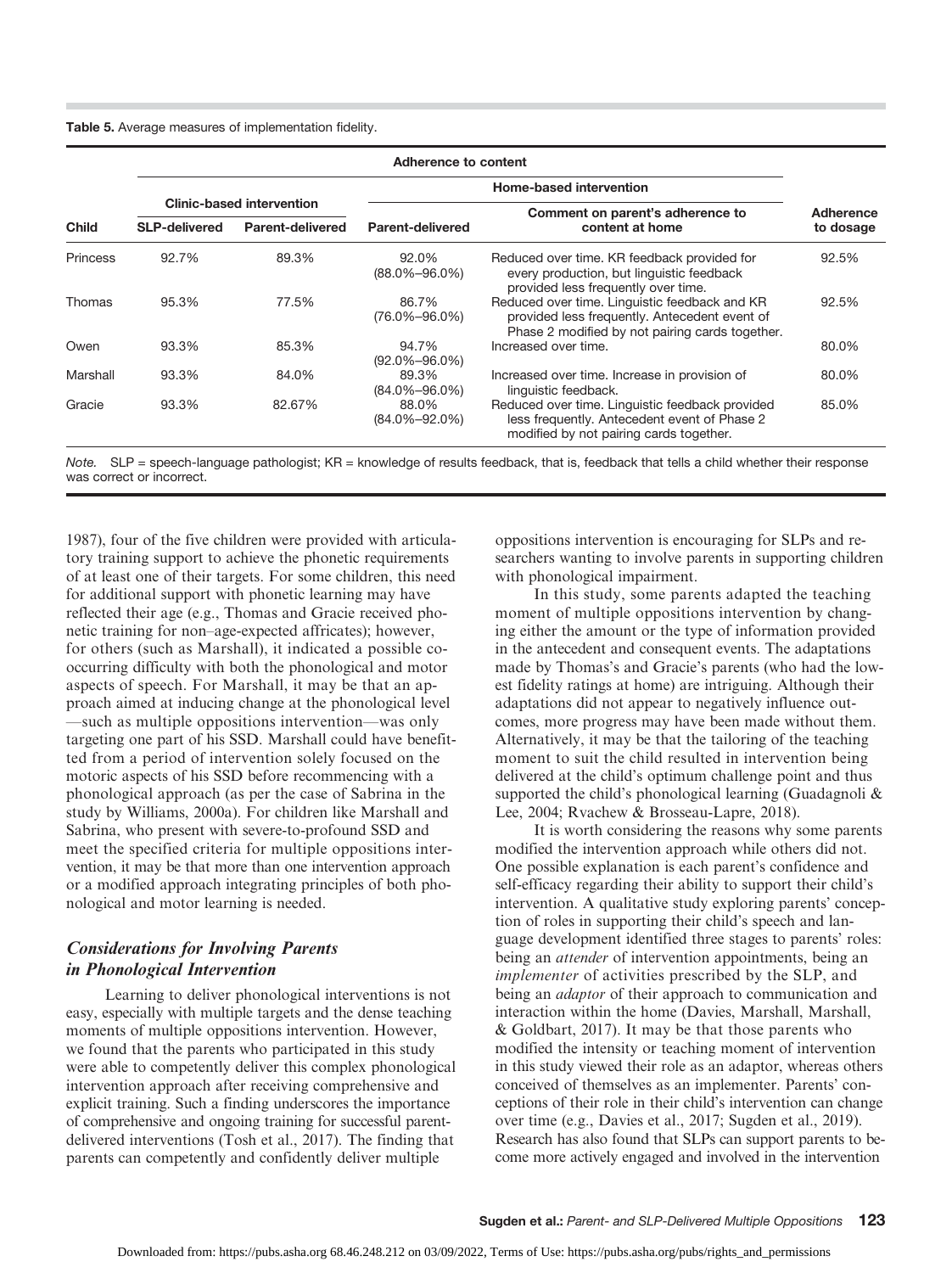process (Melvin et al., 2019). Strategies SLPs can use to support this engagement include building trusting relationships, establishing open communication, and working together in intervention sessions (Melvin et al., 2019). All of these elements may not have been present for all parents who participated in the current study. Alternatively, it may be that 9 weeks of intervention was insufficient to support the necessary changes to parents' confidence and selfefficacy so that they could become effective adaptors of intervention. It may also be that those parents who were "implementers," rather than "adaptors," were content with their current role and did not want support from the SLP to change their role in the intervention. Of course, parents who did not adapt may have been hesitant to do so, because they were cognizant of adhering to a research protocol.

## Limitations and Directions for Future Research

First, nonconcurrent multiple-baseline designs do not provide the same level of control for threats to internal validity as concurrent multiple-baseline designs; however, the nonconcurrent design is more practical to use in an applied setting due to pragmatic difficulties commencing baselines for multiple participants simultaneously (Christ, 2007). Using predetermined baseline lengths randomized to each participant, as conducted in this study, is one strategy to overcome this limitation (Christ, 2007). Second, the study design did not allow us to determine whether the clinic-based or the parent-delivered sessions alone may have been equally effective at improving children's speech production skills. Although findings from previous research would suggest that weekly SLP-delivered sessions or parent-only-delivered intervention is less effective than the combined SLP–parent service delivery model used in this study (e.g., Allen, 2013; Lancaster, Keusch, Levin, Pring, & Martin, 2010), those studies differed from our study in terms of duration of clinic-based sessions (Allen, 2013) and the training and activities provided to parents (Lancaster et al., 2010). Further research is needed to compare the effects of multiple oppositions intervention delivery by SLPs only, parents only, or SLP plus parents.

The service delivery modification investigated in this study may not be feasible or appropriate for all families of children with phonological impairment. The five families who participated in this research were willing to commit the time required to deliver intervention at home and were competent in intervention delivery. While the results indicate that parents can be trained to deliver multiple oppositions intervention at home, SLPs wanting to apply this research to their clinical practice are encouraged to discuss parents' expectations and roles prior to implementing this service delivery model (e.g., Sugden et al., 2019). Engagement in intervention may also be influenced by family characteristics (such as socioeconomic status or a positive family history of communication disorders). We reported these characteristics descriptively but did not evaluate them further. Future research should consider

possible effects on family engagement and intervention outcomes.

Finally, the intervention provided in this study was tailored to suit individual children. While reflecting typical clinical practice, this meant that the intervention although following the same principles—was not identical across children. Intervention was also tailored by parents to suit their child. The impacts of these modifications are unknown.

## **Conclusions**

This study arose in response to a clinical problem facing SLPs: that of service shortages and being unable to deliver sufficient intensities of intervention to children with phonological impairment. This study presents evidence that parents can be engaged to overcome this intensity shortfall with mixed effects. Additionally, the findings offer evidence that parents can competently deliver a complex phonological intervention after receiving comprehensive training. Finally, this study adds to the evidence base for the multiple oppositions approach by showing that it can efficiently promote phonological learning for some children with moderate and severe SSD in a short intervention period and lead to meaningful changes in their communicative participation.

## Acknowledgments

Research reported in this publication was supported by a Speech Pathology Australia Higher Degree Research Grant awarded to Eleanor Sugden. We would like to thank the children and their families who participated in this study for providing their time and for stimulating our thinking about the nature of speech sound disorders in children and how parents can be involved in intervention. In addition, we thank Danielle Grayson for her assistance with data collection, transcription, and fidelity analysis.

## ORCID iDs

- Eleanor Sugden: [https://orcid.org/0000-0001-5722-3035](https://orcid.org/0000-0002-5870-6378)
- Elise Baker: https://orcid.org/0000-0002-9973-5925
- Natalie Munro: https://orcid.org/0000-0002-5870-6378

## **References**

Allen, M. M. (2013). Intervention efficacy and intensity for children with speech sound disorder. Journal of Speech, Language, and Hearing Research, 56(3), 865–877.

- Australian Bureau of Statistics. (2011). Socio-Economic Indexes for Areas (SEIFA). Retrieved from [http://www.abs.gov.au/](http://www.abs.gov.au/websitedbs/censushome.nsf/home/seifa) [websitedbs/censushome.nsf/home/seifa](http://www.abs.gov.au/websitedbs/censushome.nsf/home/seifa)
- Baker, E. (2012). Optimal intervention intensity. International Journal of Speech-Language Pathology, 14(5), 401–409.
- Baker, E. (2013a). Phonological Assessment of Collapses of Contrast. Sydney, Australia: Author.
- Baker, E. (2013b). Polysyllable Preschool Test. Sydney, Australia: Author.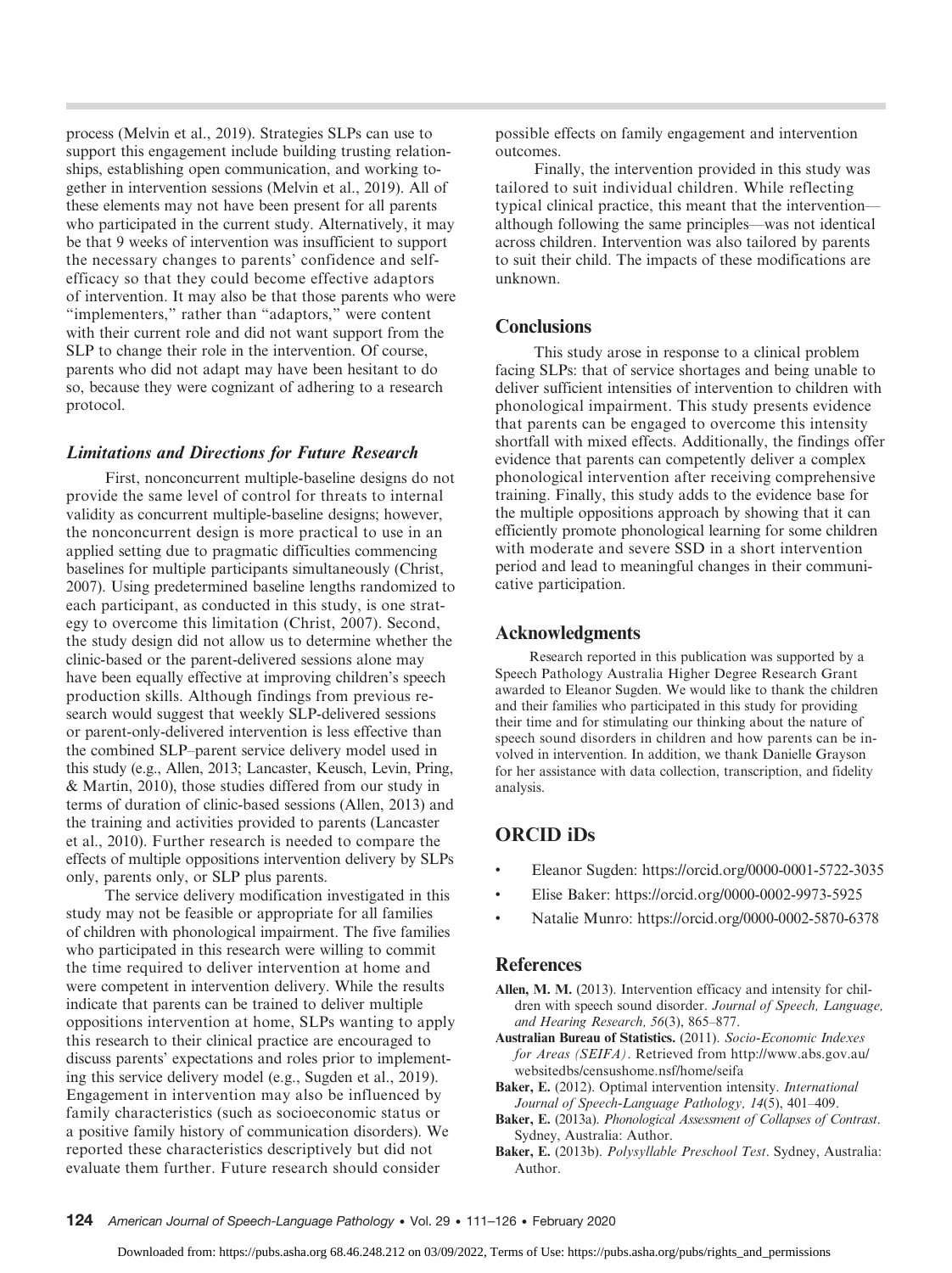Baker, E. (2017). Children's Independent and Relational Phonological Analysis (CHIRPA): Australian English. Sydney, Australia: Author.

Baker, E., & McLeod, S. (2011). Evidence-based practice for children with speech sound disorders: Part 1 narrative review. Language, Speech, and Hearing Services in Schools, 42(2), 102–139.

Bowen, C., & Cupples, L. (2004). The role of families in optimizing phonological therapy outcomes. Child Language Teaching and Therapy, 20(3), 245–260.

Brumbaugh, K. M., & Smit, A. B. (2013). Treating children ages 3–6 who have speech sound disorder: A survey. Language, Speech, and Hearing Services in Schools, 44(3), 306–319.

Byiers, B. J., Reichle, J., & Symons, F. J. (2012). Single-subject experimental design for evidence-based practice. American Journal of Speech-Language Pathology, 21(4), 397–414.

Carroll, C., Patterson, M., Wood, S., Booth, A., Rick, J., & Balain, S. (2007). A conceptual framework for implementation fidelity. Implementation Science, 2(1), 40.

Carrow-Woolfolk, E. (2014). Test for Auditory Comprehension of Language–Fourth Edition (TACL-4). Austin, TX: Pro-Ed.

Christ, T. J. (2007). Experimental control and threats to internal validity of concurrent and nonconcurrent multiple baseline designs. Psychology in the Schools, 44(5), 451–459.

Davies, K. E., Marshall, J., Marshall, L. J. E., & Goldbart, J. (2017). Co-working: Parents' conception of roles in supporting their children's speech and language development. Child Language Teaching and Therapy, 33(2), 171–185.

Dodd, B. (2014). Differential diagnosis of pediatric speech sound disorder. Current Developmental Disorders Reports, 1(3), 189–196.

Dodd, B., Hua, S., Crosbie, S., Holm, A., & Ozanne, A. (2002). Diagnostic evaluation of articulation and phonology. London, United Kingdom: Pearson.

Dunn, L. M., & Dunn, D. M. (2007). Peabody Picture Vocabulary Test–Fourth Edition (PPVT-4). Minneapolis, MN: Pearson.

Dunst, C. J., & Trivette, C. M. (2009). Let's be PALS: An evidencebased approach to professional development. Infants and Young Children, 22(3), 164–176.

Gierut, J. A., Morrisette, M. L., & Dickinson, S. L. (2015). Effect size for single-subject design in phonological treatment. Journal of Speech, Language, and Hearing Research, 58(5), 1464–1481.

Guadagnoli, M. A., & Lee, T. D. (2004). Challenge point: A framework for conceptualizing the effects of various practice conditions in motor learning. Journal of Motor Behavior, 36(2), 212–224.

Hegarty, N., Titterington, J., McLeod, S., & Taggart, L. (2018). Intervention for children with phonological impairment: Knowledge, practices and intervention intensity in the UK. International Journal of Language & Communication Disorders, 53, 995–1006.

Kaderavek, J. N., & Justice, L. M. (2010). Fidelity: An essential component of evidence-based practice in speech-language pathology. American Journal of Speech-Language Pathology, 19(4), 369–379.

Kaipa, R., & Peterson, A. M. (2016). A systematic review of treatment intensity in speech disorders. International Journal of Speech-Language Pathology, 18(6), 507–520.

Kratochwill, T. R., Hitchcock, J., Horner, R. H., Levin, J. R., Odom, S. L., Rindskopf, D. M., & Shadish, W. R. (2010). Single-case designs technical documentation. Retrieved from What Works Clearinghouse: [https://ies.ed.gov/ncee/wwc/pdf/wwc\\_scd.pdf](https://ies.ed.gov/ncee/wwc/pdf/wwc_scd.pdf)

Lancaster, G., Keusch, S., Levin, A., Pring, T., & Martin, S. (2010). Treating children with phonological problems: Does an eclectic approach to therapy work? International Journal of Language & Communication Disorders, 45, 174–181.

Lane, J. D., & Gast, D. L. (2014). Visual analysis in single case experimental design studies: Brief review and guidelines. Neuropsychological Rehabilitation, 24(3–4), 445–463.

Lee, S. A. S. (2018). The treatment efficacy of multiple opposition phonological approach via telepractice for two children with severe phonological disorders in rural areas of West Texas in the USA. Child Language Teaching and Therapy, 34(1), 63–78.

McCormack, J., Harrison, L. J., McLeod, S., & McAllister, L. (2011). A nationally representative study of the association between communication impairment at 4–5 years and children's life activities at 7–9 years. Journal of Speech, Language, and Hearing Research, 54(5), 1328–1348.

McCormack, J., McAllister, L., McLeod, S., & Harrison, L. (2012). Knowing, having, doing: The battles of childhood speech impairment. Child Language Teaching and Therapy, 28(2), 141-157.

McLeod, S., Harrison, L., & McCormack, J. (2012). Intelligibility in Context Scale. Bathurst, Australia: Charles Sturt University.

Melvin, K., Meyer, C., & Scarinci, N. (2019). What does "engagement" mean in early speech pathology intervention? A qualitative systematised review. Disability and Rehabilitation. [https://](https://doi.org/10.1080/09638288.2018.1563640) [doi.org/10.1080/09638288.2018.1563640](https://doi.org/10.1080/09638288.2018.1563640)

Millard, S. K., Edwards, S., & Cook, F. M. (2009). Parent–child interaction therapy: Adding to the evidence. International Journal of Speech-Language Pathology, 11(1), 61–76.

Munson, B., Johnson, J. M., & Edwards, J. (2012). The role of experience in the perception of phonetic detail in children's speech: A comparison between speech-language pathologists and clinically untrained listeners. American Journal of Speech-Language Pathology, 21(2), 124–139.

Powell, T. W., & Miccio, A. W. (1996). Stimulability: A useful clinical tool. Journal of Communication Disorders, 29(4), 237–253.

Robbins, J., & Klee, T. (1987). Clinical assessment of oropharyngeal motor development in young children. Journal of Speech and Hearing Disorders, 52, 271–277.

Roberts, M. Y., & Kaiser, A. P. (2011). The effectiveness of parentimplemented language interventions: A meta-analysis. American Journal of Speech-Language Pathology, 20(3), 180–199.

Rush, D. D., & Shelden, M. L. L. (2011). The early childhood coaching handbook. Baltimore, MD: Brookes.

Rvachew, S., & Brosseau-Lapre, F. (2018). Developmental phonological disorders: Foundations of clinical practice (2nd ed.). San Diego, CA: Plural.

Shriberg, L. D., & Kwiatkowski, J. (1987). A retrospective study of spontaneous generalisation in speech-delayed children. Language, Speech, and Hearing Services in Schools, 18, 144–157.

Sugden, E., Baker, E., Munro, N., & Williams, A. L. (2016). Involvement of parents in intervention for childhood speech sound disorders: A review of the evidence. International Journal of Language & Communication Disorders, 51(6), 597–625.

Sugden, E., Baker, E., Munro, N., Williams, A. L., & Trivette, C. M. (2018a). An Australian survey of parent involvement in intervention for childhood speech sound disorders. International Journal of Speech-Language Pathology, 20(7), 766–778.

Sugden, E., Baker, E., Munro, N., Williams, A. L., & Trivette, C. M. (2018b). Service delivery and intervention intensity for phonology-based speech sound disorders. International Journal of Language & Communication Disorders, 53(4), 718–734.

Sugden, E., Baker, E., Williams, A. L., Munro, N., & Trivette, C. M. (2016, November). An international comparison of intervention